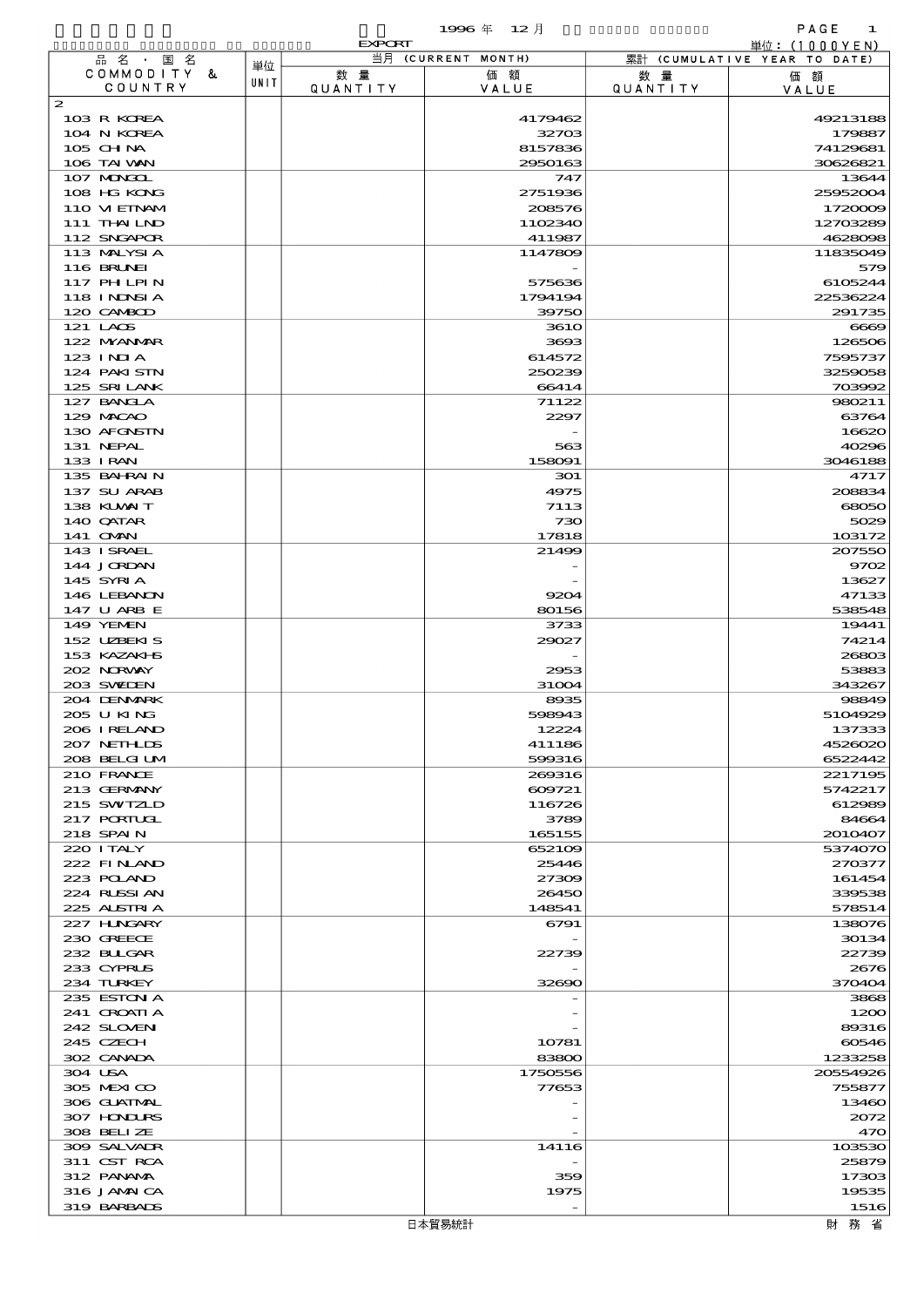概況品別国別表 輸 出 1996 12 確定 (Fixed Annual) 2

|                             |                              | <b>EXPORT</b>  | $\sim$<br>$\sim$         |                       | 単位: (1000 Y E N )            |
|-----------------------------|------------------------------|----------------|--------------------------|-----------------------|------------------------------|
| 品名・国名                       | 単位                           |                | 当月 (CURRENT MONTH)       |                       | 累計 (CUMULATIVE YEAR TO DATE) |
| COMMODITY &<br>COUNTRY      | UNIT                         | 数量<br>QUANTITY | 価額<br>VALUE              | 数量<br><b>QUANTITY</b> | 価額                           |
| $\boldsymbol{z}$            |                              |                |                          |                       | VALUE                        |
| 320 TRINDO                  |                              |                | 4124                     |                       | 7429                         |
| 321 CLBA                    |                              |                |                          |                       | 69165                        |
| 322 HAITI                   |                              |                | 389                      |                       | 7156                         |
| 323 DOMNICA                 |                              |                | 322                      |                       | 610                          |
| 324 PRIRICO<br>329 GRENADA  |                              |                | 407                      |                       | 286<br>1549                  |
| 401 COLMBIA                 |                              |                | 12352                    |                       | 90076                        |
| 402 VENEZIA                 |                              |                | 11240                    |                       | 100387                       |
| 403 GUYANA                  |                              |                | 1213                     |                       | 1456                         |
| 404 SURINAM                 |                              |                |                          |                       | 4915                         |
| 406 ECUADOR                 |                              |                | 6789                     |                       | 27699                        |
| 407 PERU<br>409 CHLE        |                              |                | 16841                    |                       | 42930<br>107737              |
| 410 BRAZIL                  |                              |                | 132247                   |                       | 1208228                      |
| 411 PARAGUA                 |                              |                |                          |                       | 24834                        |
| 412 URUGUAY                 |                              |                | 38029                    |                       | 529832                       |
| 413 ARGENT                  |                              |                | 12623                    |                       | 142201                       |
| 501 MROCCO                  |                              |                | 2163                     |                       | 29806                        |
| 503 ALGERIA<br>504 TUN SI A |                              |                |                          |                       | 80713<br>10578               |
| 506 EGYPT                   |                              |                | 2214                     |                       | 297527                       |
| 510 SENEGAL                 |                              |                | 57060                    |                       | 506478                       |
| 513 GUNEA                   |                              |                | 7764                     |                       | 17403                        |
| 516 I VCOAST                |                              |                | 37969                    |                       | 299407                       |
| 517 GHNA                    |                              |                |                          |                       | 9349                         |
| 518 TOOO<br>519 BENN        |                              |                | 13586                    |                       | 285268<br>2462               |
| 520 MAI                     |                              |                | 4798                     |                       | 38867                        |
| 523 CANARY                  |                              |                |                          |                       | 8374                         |
| 524 N GERIA                 |                              |                |                          |                       | 44485                        |
| 527 CAMROLN                 |                              |                | 14676                    |                       | 46834                        |
| 538 EIHOP                   |                              |                |                          |                       | 840                          |
| 541 KENYA<br>542 UGANDA     |                              |                | 2390                     |                       | 64598<br>11O <sub>6</sub>    |
| 543 TANZN A                 |                              |                |                          |                       | 20422                        |
| 544 SEYCHEL                 |                              |                |                          |                       | 984                          |
| 546 MADAGAS                 |                              |                | 830                      |                       | 2997                         |
| 547 MALRIUS                 |                              |                | 386                      |                       | 9336                         |
| 549 ZNBABVE                 |                              |                |                          |                       | 8123                         |
| 550 NAMERIA<br>551 S AFRCA  |                              |                |                          |                       | 2676<br>1416829              |
| 601 ALSTRAL                 |                              |                | 137388<br>211612         |                       | 2721033                      |
| 602 PAP NGA                 |                              |                |                          |                       | 30542                        |
| 606 NEWELD                  |                              |                | 74439                    |                       | 1092728                      |
| 612 FIJI                    |                              |                | 582                      |                       | 6296                         |
| 613 SCLOMON                 |                              |                | 505                      |                       | 1540                         |
| 614 TONGA<br>615 KIRIBAT    |                              |                |                          |                       | 14656<br>974                 |
| 617 R NALRU                 |                              |                |                          |                       | 2029                         |
| 618 NEWALD                  |                              |                |                          |                       | 3494                         |
| 619 F CCEAN                 |                              |                | 221                      |                       | 7333                         |
| 620 GLAM                    |                              |                | 237                      |                       | 2727                         |
| 621 A SAMDA                 |                              |                |                          |                       | 325                          |
| 626 MICRONE<br>627 MARI ANA |                              |                | 204                      |                       | 204<br>3509                  |
|                             |                              |                |                          |                       |                              |
| 201                         |                              |                |                          |                       |                              |
| 103 R KOREA                 | M                            | 270            | 47730                    | 4263                  | 710002                       |
| 105 CH NA                   | $\mathbf{M}$                 | 877            | 112432                   | 13256                 | 1621262                      |
| 106 TAI VAN                 | $\mathbf{M}$                 | 4185           | 563862                   | 34890                 | 4168035                      |
| 108 HG KONG<br>110 VIEINAM  | M<br>$\mathbf{M}$            | 144            | 20160                    | 1744<br>35            | 285927<br>4520               |
| 111 THAILND                 | M                            | 637            | 105046                   | 5682                  | 839505                       |
| 112 SNGAPOR                 | $\mathbf{M}$                 |                |                          | $\Omega$              | 272                          |
| 117 PH LPIN                 | $\mathbf{M}$                 | 106            | 10491                    | 1148                  | 138103                       |
| 118 I NJNSI A               | M                            |                |                          | 6                     | 315                          |
| 124 PAKISTN                 | $\mathbf{M}$                 |                |                          | 12                    | 1193                         |
| 205 U KING                  | M                            |                |                          | 10                    | 1730                         |
| 213 GERMANY<br>215 SWIZLD   | $\mathbf{M}$<br>$\mathbf{M}$ |                | $\overline{\phantom{0}}$ | 29<br>$\bullet$       | 12166<br>386                 |
| 220 I TALY                  | M                            |                |                          | 16                    | 2959                         |
| 230 GREECE                  | $\mathbf{M}$                 |                |                          | 1                     | 14554                        |
| 242 SLOVEN                  | M                            |                |                          | ങ്ങ                   | 89316                        |
| 304 USA                     | M                            |                |                          | $\mathbf{o}$          | 2202                         |

財務省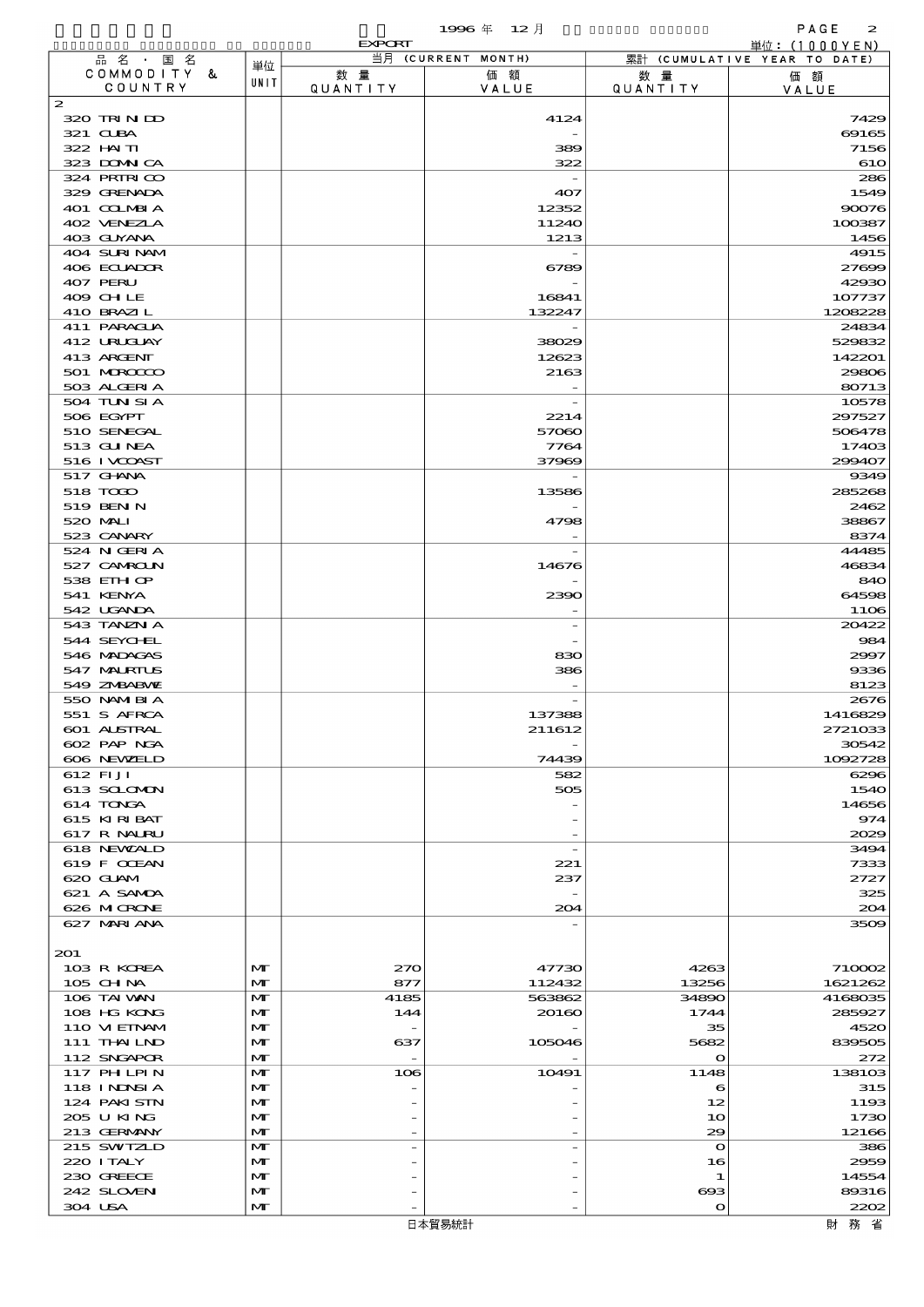$1996 \ncong 12 \nparallel$  PAGE 3

|                             |                              | <b>EXPORT</b>                   |                    |                      | 単位:(1000YEN)                 |
|-----------------------------|------------------------------|---------------------------------|--------------------|----------------------|------------------------------|
| 品名・国名                       | 単位                           |                                 | 当月 (CURRENT MONTH) |                      | 累計 (CUMULATIVE YEAR TO DATE) |
| COMMODITY &<br>COUNTRY      | UNIT                         | 数量<br>QUANTITY                  | 価額<br>VALUE        | 数 量<br>QUANTITY      | 価額<br>VALUE                  |
| 201                         |                              |                                 |                    |                      |                              |
| 410 BRAZIL                  | $\mathbf{M}$                 |                                 |                    | 134                  | 16152                        |
|                             |                              |                                 |                    |                      |                              |
| 203                         |                              |                                 |                    |                      |                              |
| 103 R KOREA<br>105 CHNA     | M<br>$\mathbf{M}$            | $\infty$                        | 14247              | 516<br>1             | 108814<br>1212               |
| 106 TAI VAN                 | M                            | $\mathbf o$                     | 480                | 4                    | 2034                         |
| 108 HG KONG                 | M                            |                                 |                    | $\mathbf o$          | <b>11O1</b>                  |
| 111 THAILND                 | M                            | O                               | 221                | 10                   | 4414                         |
| 207 NETHLIS                 | $\mathbf{M}$                 | $\mathbf{o}$                    | 312                | $\bullet$            | 6530                         |
| 213 GERMANY<br>302 CANADA   | $\mathbf{M}$<br>M            |                                 |                    | $\mathbf o$<br>17    | 41O<br>4638                  |
| 304 USA                     | M                            | 2                               | 6601               | 50                   | 39411                        |
| 413 ARCENT                  | M                            |                                 |                    | 1                    | 334                          |
| 601 ALSTRAL                 | M                            |                                 |                    | $\bullet$            | 505                          |
|                             |                              |                                 |                    |                      |                              |
| 205                         |                              |                                 |                    |                      |                              |
| 103 R KOREA<br>104 N KOREA  | M<br>M                       | 3270<br>15                      | 777542<br>4049     | 39211<br>524         | 9326190<br>14039             |
| $105$ CHNA                  | $\mathbf{M}$                 | 6492                            | 1200841            | 56836                | 10276116                     |
| 106 TAI VAN                 | $\mathbf{M}$                 | 4780                            | 824504             | 46092                | 8348258                      |
| 108 HG KONG                 | M                            | 5820                            | 845233             | 57155                | 8719162                      |
| 110 VIEINAM                 | M                            | 352                             | 41604              | 2817                 | 381148                       |
| 111 THAILND<br>112 SNGAPOR  | M<br>$\mathbf{M}$            | 3600<br>283                     | 539879<br>73764    | 39024<br><b>4040</b> | 6357686<br>962513            |
| 113 MALYSIA                 | $\mathbf{M}$                 | 3228                            | 465683             | 29030                | 4348028                      |
| 117 PH LPIN                 | $\mathbf{M}$                 | 357                             | 78533              | 4274                 | 836948                       |
| 118 INNSI A                 | M                            | 3642                            | 508206             | 53559                | 7574447                      |
| 121 LACS                    | M                            | 14                              | <b>3610</b>        | 14                   | <b>3610</b>                  |
| 122 NYANAR                  | $\mathbf{M}$                 | $\circ$                         | 301                | 10                   | 2157                         |
| 123 INIA<br>124 PAKISTN     | $\mathbf{M}$<br>$\mathbf{M}$ | 2373<br>404                     | 346504<br>46816    | 25960<br>2671        | 4092373<br>387712            |
| 125 SRILANK                 | M                            | 28                              | 8188               | 477                  | 113248                       |
| 127 BANCLA                  | M                            | 17                              | 8450               | 291                  | 74589                        |
| 131 NEPAL                   | $\mathbf{M}$                 |                                 |                    | $\infty$             | 11130                        |
| 133 I RAN                   | $\mathbf{M}$                 | 41                              | 7736               | 1184                 | 265755                       |
| 137 SU ARAB<br>138 KUWAIT   | $\mathbf{M}$<br>M            | 16<br>$\bullet$                 | 4087<br>225        | 176<br>88            | 44041<br>24076               |
| 143 ISRAEL                  | M                            | 184                             | 20690              | 1352                 | 170361                       |
| 147 U ARB E                 | M                            | 15                              | 4026               | 107                  | 31284                        |
| 152 UBENIS                  | $\mathbf{M}$                 |                                 |                    | 16                   | 4416                         |
| 153 KAZAKI S                | $\mathbf{M}$                 |                                 |                    | $\bf{S}$             | 26803                        |
| 203 SWELEN<br>205 U KING    | $\mathbf{M}$<br>M            | 34<br>504                       | 6408               | 331<br>4994          | 59920                        |
| 207 NETHLIS                 | $\mathbf{M}$                 | 643                             | 169055<br>133324   | 8612                 | 1462460<br>1817468           |
| 208 BELGI UM                | M                            | 1021                            | 387085             | 12206                | 4615277                      |
| 210 FRANCE                  | M                            | 425                             | 87079              | 6054                 | 1095822                      |
| 213 GERMANY                 | M                            | 666                             | 19981O             | 4528                 | 1431374                      |
| 215 SWIZLD<br>217 PORTUGL   | M<br>$\mathbf{M}$            |                                 |                    | 300                  | 72565                        |
| 218 SPAIN                   | M                            | 471                             | 107919             | 169<br>5328          | 33384<br>1215383             |
| 220 I TALY                  | M                            | 1414                            | 308940             | 12533                | 2630766                      |
| 222 FINAND                  | M                            | <b>1O1</b>                      | 12946              | 1116                 | 141269                       |
| 223 POLAND                  | M                            | 174                             | 22147              | 683                  | 104894                       |
| 224 RUSSI AN<br>225 ALSTRIA | $\mathbf{M}$                 | 32                              | 8745               | 817                  | 228620                       |
| 234 TURKEY                  | M<br>M                       | $\overline{\phantom{a}}$<br>199 | 28617              | 49<br>1506           | 9375<br>225934               |
| 245 CZECH                   | M                            | <b>1O1</b>                      | 10781              | 405                  | 47118                        |
| 302 CANADA                  | M                            | 195                             | 37294              | 2627                 | 577336                       |
| 304 USA                     | $\mathbf{M}$                 | 3857                            | 788711             | 4411O                | 9022853                      |
| 305 MEXICO                  | M                            | 144                             | 42967              | 877                  | 247486                       |
| 306 GUATMAL<br>312 PANAMA   | M<br>M                       |                                 |                    | 48<br><b>1O1</b>     | 13094<br>11603               |
| 401 COLMBIA                 | M                            | 81                              | 12352              | 466                  | 82511                        |
| 402 VENEZIA                 | M                            |                                 |                    | 141                  | 37761                        |
| 406 ECUADOR                 | M                            | $\overline{\phantom{a}}$        |                    | 16                   | 3588                         |
| 407 PERU                    | M                            |                                 |                    | 12                   | 3238                         |
| 409 CHLE                    | M<br>M                       | 21                              | 5778               | 177                  | 50970                        |
| 410 BRAZIL<br>411 PARAGUA   | M                            | 179                             | 48313              | 2224<br>46           | 596801<br>12518              |
| 412 URUGUAY                 | M                            | 168                             | 37747              | 2249                 | 504908                       |
| 413 ARGENT                  | M                            | 21                              | 5746               | 248                  | 65510                        |
| 504 TUN SI A                | M                            |                                 |                    | 16                   | 3580                         |
| 506 EGYPT                   | M<br>$\mathbf{M}$            |                                 |                    | 17                   | 2840<br>840                  |
| 538 EIH OP                  |                              |                                 |                    | 2                    |                              |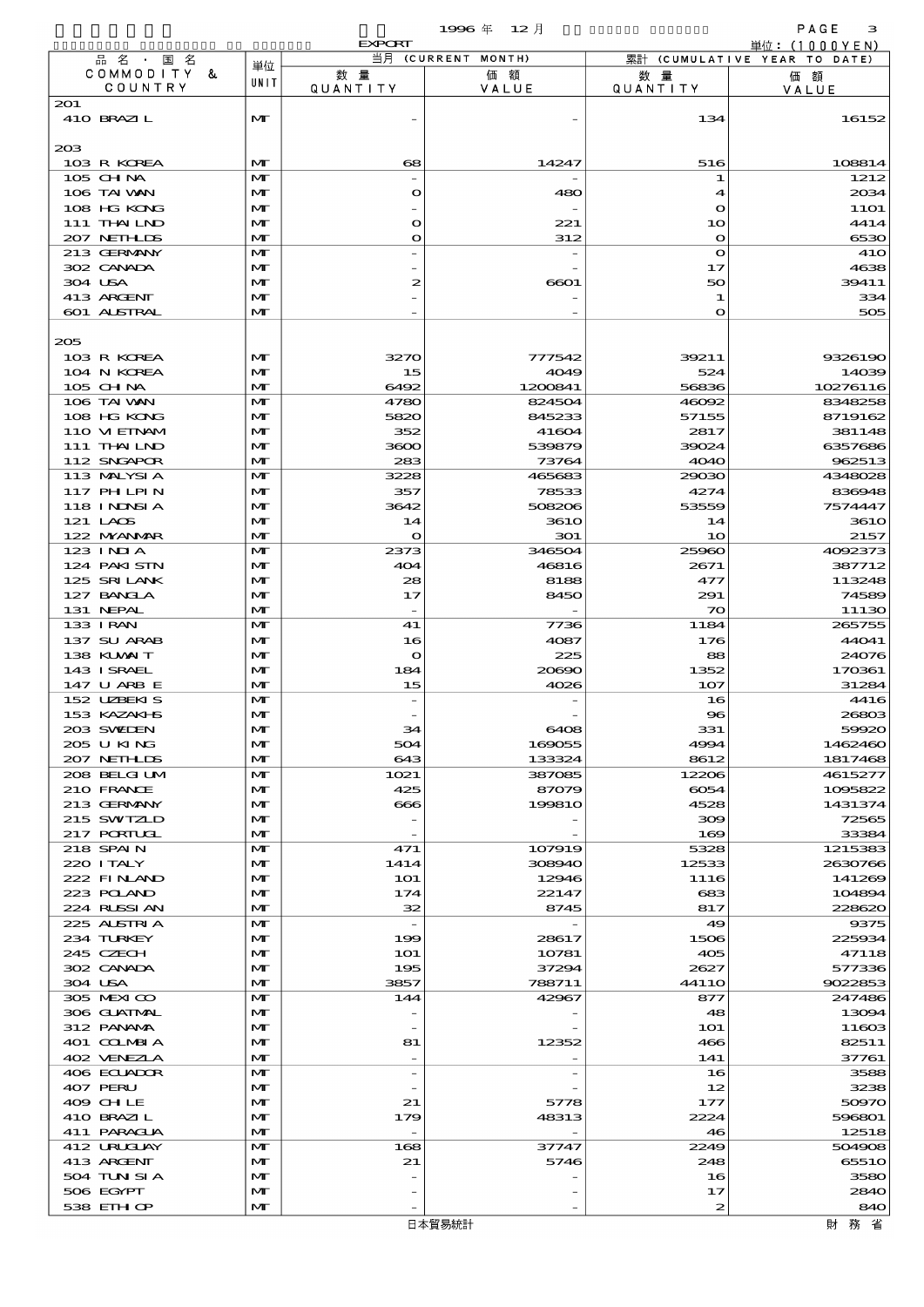|                               |                              |                              | 1996年 12月          |                               | PAGE<br>$\boldsymbol{4}$                     |
|-------------------------------|------------------------------|------------------------------|--------------------|-------------------------------|----------------------------------------------|
| 品名・国名                         |                              | <b>EXPORT</b><br>当月 (CURRENT | MONTH)             | 累計                            | 単位: $(1000YEN)$<br>(CUMULATIVE YEAR TO DATE) |
| COMMODITY<br>್ಮಿ              | 単位<br>UNIT                   | 数量                           | 価額                 | 数 量                           | 価額                                           |
| COUNTRY<br>205                |                              | QUANTITY                     | VALUE              | <b>QUANTITY</b>               | VALUE                                        |
| 549 ZNBABNE                   | $\mathbf{M}$                 |                              |                    | 1                             | 1466                                         |
| 551 S AFRCA                   | $\mathbf{M}$                 | 186                          | 40629              | 1370                          | 311668                                       |
| 601 ALSTRAL                   | $\mathbf{M}$                 | 300                          | 72958              | 4222                          | 944388                                       |
| 606 NEWELD                    | $\mathbf{M}$                 | <b>4O1</b>                   | 56502              | 4214                          | 534592                                       |
| 612 FIJI<br>618 NEWZALD       | $\mathbf{M}$<br>$\mathbf{M}$ |                              |                    | 2<br>O                        | 657<br>489                                   |
| 20501                         |                              |                              |                    |                               |                                              |
| 103 R KOREA                   | $\mathbf{M}$                 | 3186                         | 756707             | 38402                         | 9124357                                      |
| 104 N KOREA                   | $\mathbf{M}$                 | 15                           | 4049               | 38                            | 13482                                        |
| 105 CHNA<br>106 TAI WAN       | $\mathbf{M}$<br>$\mathbf{M}$ | 6297<br><b>4510</b>          | 1149294<br>770150  | 53892<br>41905                | 9551365<br>7484427                           |
| 108 HG KONG                   | $\mathbf{M}$                 | 5359                         | 769554             | 53819                         | 8097518                                      |
| 110 VIEINAM                   | $\mathbf{M}$                 | 342                          | 38796              | 2771                          | 368482                                       |
| 111 THAILND                   | $\mathbf{M}$                 | 3582                         | 533253             | 38253                         | 6144090                                      |
| 112 SNGAPOR                   | $\mathbf{M}$                 | 272                          | 70859              | 3841                          | 896217                                       |
| 113 MALYSIA                   | $\mathbf{M}$                 | 2990                         | 435111             | 27349                         | 3962945                                      |
| <b>117 PHLPIN</b>             | $\mathbf{M}$                 | 338                          | 74942              | 4019                          | 781851                                       |
| <b>118 INDSIA</b><br>121 LAOS | $\mathbf{M}$                 | 3589                         | 492048             | 52370                         | 7259193                                      |
| 122 NYANAR                    | $\mathbf{M}$<br>$\mathbf{M}$ | 14<br>$\circ$                | <b>3610</b><br>301 | 14<br>10                      | <b>3610</b><br>2157                          |
| $123$ INJA                    | $\mathbf{M}$                 | 2350                         | 340444             | 25481                         | 3966720                                      |
| 124 PAKISTN                   | $\mathbf{M}$                 | 384                          | 46055              | 2437                          | 372971                                       |
| 125 SRILANK                   | $\mathbf{M}$                 | 28                           | 8188               | 477                           | 113248                                       |
| 127 BANCLA                    | $\mathbf{M}$                 | 10                           | 2871               | 270                           | 64842                                        |
| 131 NEPAL<br>133 IRAN         | $\mathbf{M}$<br>$\mathbf{M}$ | 41                           | 7736               | $\boldsymbol{\infty}$<br>1184 | 11130<br>265755                              |
| 137 SU ARAB                   | $\mathbf{M}$                 | 16                           | 4087               | 176                           | 43052                                        |
| 138 KUWAIT                    | $\mathbf{M}$                 | $\circ$                      | 225                | $\mathbf{o}$                  | 225                                          |
| 143 ISRAEL                    | $\mathbf{M}$                 | 184                          | 20690              | 1352                          | 170361                                       |
| 147 U ARB E                   | $\mathbf{M}$                 | 15                           | 4026               | 105                           | 30756                                        |
| 152 UBERIS                    | $\mathbf{M}$                 |                              |                    | 16                            | 4416                                         |
| 153 KAZAKI S                  | $\mathbf{M}$                 |                              |                    | $\bf{8}$                      | 26803                                        |
| 203 SWEDEN<br>205 U KING      | $\mathbf{M}$<br>$\mathbf{M}$ | 34<br>504                    | 6408<br>169055     | 330<br>4994                   | 58963<br>1461415                             |
| 207 NETHLIS                   | $\mathbf{M}$                 | 643                          | 133324             | 8612                          | 1816763                                      |
| 208 BELGI UM                  | $\mathbf{M}$                 | 1009                         | 384064             | 12078                         | 4576331                                      |
| 210 FRANCE                    | $\mathbf{M}$                 | 425                          | 87079              | 6052                          | 1094968                                      |
| 213 GERMANY                   | $\mathbf{M}$                 | 666                          | 199810             | 4506                          | 1418233                                      |
| 215 SWIZLD                    | $\mathbf{M}$                 |                              |                    | 300                           | 72565                                        |
| 217 PORTUAL                   | M                            |                              |                    | 169                           | 33384                                        |
| 218 SPAIN                     | $\mathbf{M}$                 | 471                          | 107919             | 5328                          | 1215383                                      |
| 220 I TALY<br>222 FINAND      | $\mathbf{M}$<br>$\mathbf{M}$ | 1414<br><b>1O1</b>           | 308940<br>12946    | 12533<br>1116                 | 2630766<br>141269                            |
| 223 POLAND                    | $\mathbf{M}$                 | 174                          | 22147              | 683                           | 104894                                       |
| 224 RUSSI AN                  | $\mathbf{M}$                 | 32                           | 8745               | 817                           | 228620                                       |
| 225 ALSTRIA                   | $\mathbf{M}$                 |                              |                    | 49                            | 9375                                         |
| 234 TURKEY                    | $\mathbf{M}$                 | 199                          | 28617              | 1506                          | 225934                                       |
| 245 CZECH                     | $\mathbf{M}$                 | <b>1O1</b>                   | 10781              | 405                           | 47118                                        |
| 302 CANADA                    | $\mathbf{M}$                 | 195                          | 37294              | 2627                          | 577336                                       |
| 304 USA<br>305 MEXICO         | $\mathbf{M}$<br>$\mathbf{M}$ | 3819<br>144                  | 779292<br>42967    | 43100<br>877                  | 8798815<br>247486                            |
| 306 GUATMAL                   | $\mathbf{M}$                 |                              |                    | 48                            | 13094                                        |
| 312 PANAMA                    | $\mathbf{M}$                 |                              |                    | <b>1O1</b>                    | 11603                                        |
| 401 COLMBIA                   | $\mathbf{M}$                 | 81                           | 12352              | 466                           | 82511                                        |
| 402 VENEZIA                   | $\mathbf{M}$                 |                              |                    | 141                           | 37761                                        |
| 406 ECUADOR                   | $\mathbf{M}$                 |                              |                    | 16                            | 3588                                         |
| 407 PERU                      | $\mathbf{M}$                 |                              |                    | 12                            | 3238                                         |
| 409 CHLE                      | $\mathbf{M}$                 | 21                           | 5778               | 177                           | 50970                                        |
| 410 BRAZIL<br>411 PARAGUA     | $\mathbf{M}$<br>$\mathbf{M}$ | 179                          | 48313              | 2224<br>46                    | 596801<br>12518                              |
| 412 URUANY                    | $\mathbf{M}$                 | 168                          | 37747              | 2249                          | 504908                                       |
| 413 ARGENT                    | $\mathbf{M}$                 | 21                           | 5746               | 247                           | 64709                                        |
| <b>504 TUN SI A</b>           | $\mathbf{M}$                 |                              |                    | 16                            | 3580                                         |
| 506 EGYPT                     | $\mathbf{M}$                 | $\overline{\phantom{a}}$     |                    | 17                            | 2840                                         |
| 538 EIH OP                    | $\mathbf{M}$                 |                              |                    | 2                             | 840                                          |
| 549 ZNBABNE                   | $\mathbf{M}$                 |                              |                    | 1                             | 1466                                         |
| 551 S AFRCA<br>601 ALSTRAL    | $\mathbf{M}$<br>$\mathbf{M}$ | 186<br>270                   | 40629<br>61360     | 1370<br>3862                  | 311668<br>849850                             |
| 606 NEWELD                    | $\mathbf{M}$                 | 401                          | 56502              | 4204                          | 531866                                       |
| 612 FIJI                      | $\mathbf{M}$                 |                              |                    | 2                             | 657                                          |
| 618 NEWALD                    | $\mathbf{M}$                 |                              |                    | $\mathbf{\Omega}$             | 489                                          |
|                               |                              |                              |                    |                               |                                              |
| 207                           |                              |                              |                    |                               |                                              |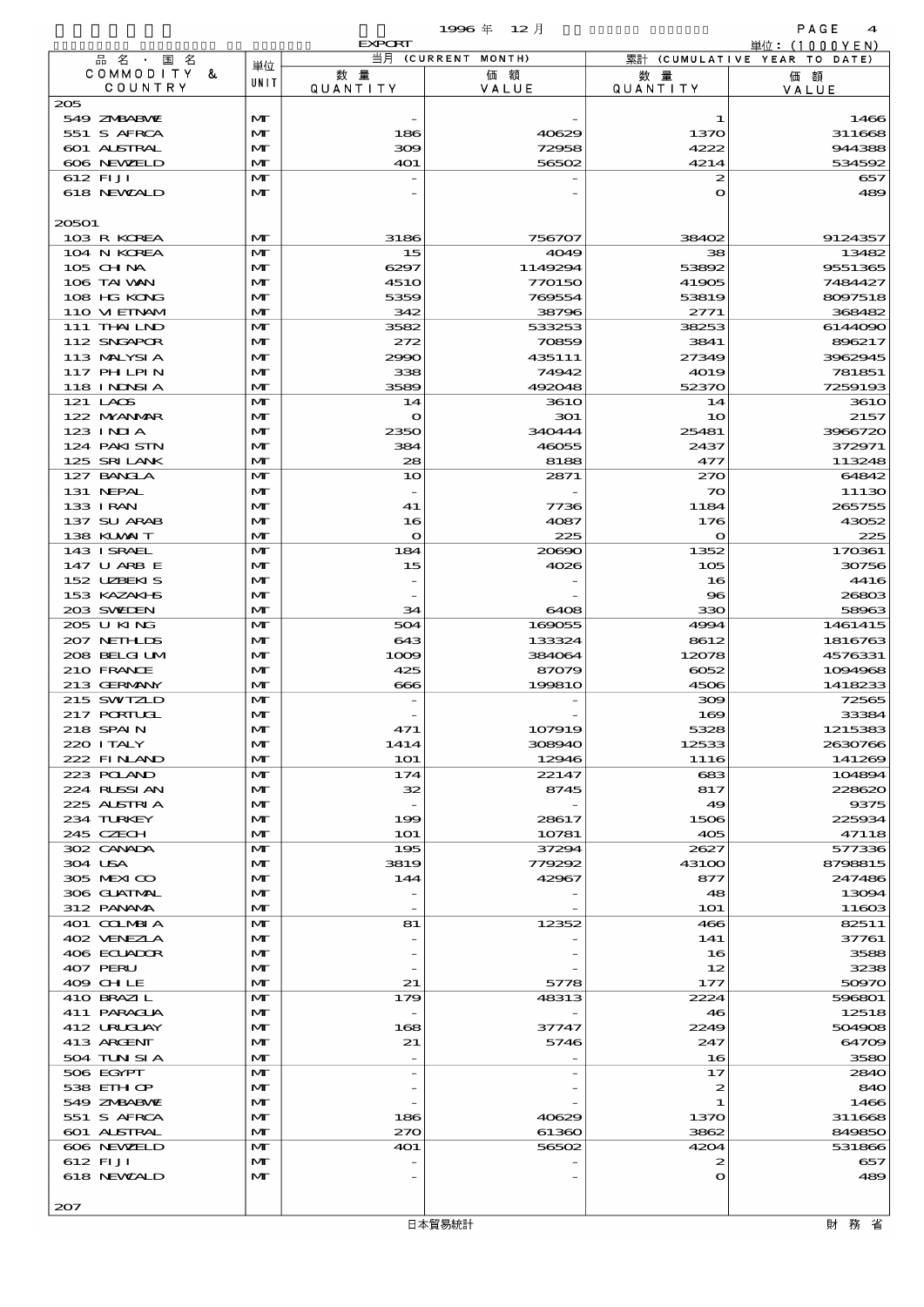|                            |      |                 | 1996年 12月          |                 | PAGE<br>5                                       |
|----------------------------|------|-----------------|--------------------|-----------------|-------------------------------------------------|
| 品名・国名                      |      | <b>EXPORT</b>   | 当月 (CURRENT MONTH) |                 | 単位: $(1000YEN)$<br>累計 (CUMULATIVE YEAR TO DATE) |
| COMMODITY &                | 単位   | 数量              | 価額                 | 数 量             | 価額                                              |
| COUNTRY                    | UNIT | <b>QUANTITY</b> | VALUE              | <b>QUANTITY</b> | VALUE                                           |
| 207                        |      |                 |                    |                 |                                                 |
| 103 R KOREA                |      |                 | 58080              |                 | 500689                                          |
| 104 N KOREA                |      |                 | 15370              |                 | 32249                                           |
| 105 CH NA<br>106 TAI VAN   |      |                 | 22751<br>48121     |                 | 183899<br>416502                                |
| 108 HG KONG                |      |                 | 35753              |                 | 458322                                          |
| 110 VIEINAM                |      |                 |                    |                 | 16880                                           |
| 111 THAILND                |      |                 | 2270               |                 | 27658                                           |
| 112 SNGAPOR                |      |                 | 968                |                 | 9064                                            |
| 113 MALYSIA                |      |                 | 13399              |                 | 213008                                          |
| 117 PH LPIN                |      |                 | 126857             |                 | 1213771                                         |
| 118 I NJNSI A              |      |                 | 88623              |                 | 816729                                          |
| 124 PAKISTN<br>125 SRILANK |      |                 |                    |                 | 633<br>520                                      |
| 137 SU ARAB                |      |                 |                    |                 | 24099                                           |
| 138 KUWAIT                 |      |                 |                    |                 | 21640                                           |
| 145 SYRIA                  |      |                 |                    |                 | 6049                                            |
| 146 LEBANON                |      |                 | $\infty$           |                 | 6006                                            |
| 147 U ARB E                |      |                 |                    |                 | 5078                                            |
| 205 U KING                 |      |                 | 250                |                 | 3886                                            |
| 210 FRANCE<br>213 GERMANY  |      |                 | 5383               |                 | 2040<br>595364                                  |
| 215 SWIZLD                 |      |                 |                    |                 | 628                                             |
| 220 I TALY                 |      |                 |                    |                 | 1477                                            |
| 222 FINAND                 |      |                 | 355                |                 | 1262                                            |
| 224 RUSSI AN               |      |                 |                    |                 | 949                                             |
| 302 CANADA                 |      |                 |                    |                 | 292                                             |
| 304 USA                    |      |                 | 14996              |                 | 243634                                          |
| 307 HONDURS<br>312 PANAMA  |      |                 |                    |                 | 812<br>5090                                     |
| 506 EGYPT                  |      |                 |                    |                 | 546                                             |
| 524 N GERIA                |      |                 |                    |                 | 553                                             |
| 546 MADAGAS                |      |                 | 830                |                 | 2997                                            |
| 551 S AFRCA                |      |                 | 575                |                 | 575                                             |
| 601 ALSTRAL                |      |                 | 456                |                 | 1027                                            |
| 613 SCLOMON                |      |                 |                    |                 | 573                                             |
| 615 KIRIBAT                |      |                 |                    |                 | 974                                             |
| 20701                      |      |                 |                    |                 |                                                 |
| 103 R KOREA                |      |                 | 58080              |                 | 489139                                          |
| 104 N KOREA                |      |                 | 15370              |                 | 32249                                           |
| 105 CHNA                   |      |                 | 21807              |                 | 180751                                          |
| 106 TAI WAN                |      |                 | 46995              |                 | 399997                                          |
| 108 HG KONG                |      |                 | 35753              |                 | 457494                                          |
| 110 VIEINAM                |      |                 | 1247               |                 | 16880<br>21548                                  |
| 111 THAILND<br>112 SNGAPOR |      |                 | 426                |                 | 5434                                            |
| 113 MALYSIA                |      |                 | 13399              |                 | 212317                                          |
| <b>117 PHLPIN</b>          |      |                 | 122152             |                 | 1192376                                         |
| 118 I NDSI A               |      |                 | 87501              |                 | 809195                                          |
| 125 SRILANK                |      |                 |                    |                 | 520                                             |
| 138 KUWAIT                 |      |                 |                    |                 | 21640                                           |
| 145 SYRIA<br>147 U ARB E   |      |                 |                    |                 | 6049<br>5078                                    |
| 205 U KING                 |      |                 | 250                |                 | 3018                                            |
| 210 FRANCE                 |      |                 |                    |                 | 2040                                            |
| 213 GERMANY                |      |                 | 5383               |                 | 595364                                          |
| 215 SWIZLD                 |      |                 |                    |                 | 628                                             |
| 220 I TALY                 |      |                 |                    |                 | 1477                                            |
| 224 RUSSI AN               |      |                 |                    |                 | 949                                             |
| 302 CANADA                 |      |                 |                    |                 | 292                                             |
| 304 USA<br>307 HONDURS     |      |                 | 13420              |                 | 234644<br>812                                   |
| 312 PANAMA                 |      |                 |                    |                 | 5090                                            |
| 506 EGYPT                  |      |                 |                    |                 | 546                                             |
| 524 N GERIA                |      |                 |                    |                 | 553                                             |
| 546 MADAGAS                |      |                 | 830                |                 | 2997                                            |
| 551 S AFRCA                |      |                 | 575                |                 | 575                                             |
| 601 ALSTRAL                |      |                 | 456                |                 | 1027                                            |
| 613 SCLOMON<br>615 KIRIBAT |      |                 |                    |                 | 573<br>974                                      |
|                            |      |                 |                    |                 |                                                 |
| 2070101                    |      |                 |                    |                 |                                                 |
| 103 R KOREA                |      |                 | 36781              |                 | 386035                                          |
| 104 N KOREA                |      |                 | 15370              |                 | 32249                                           |

財務省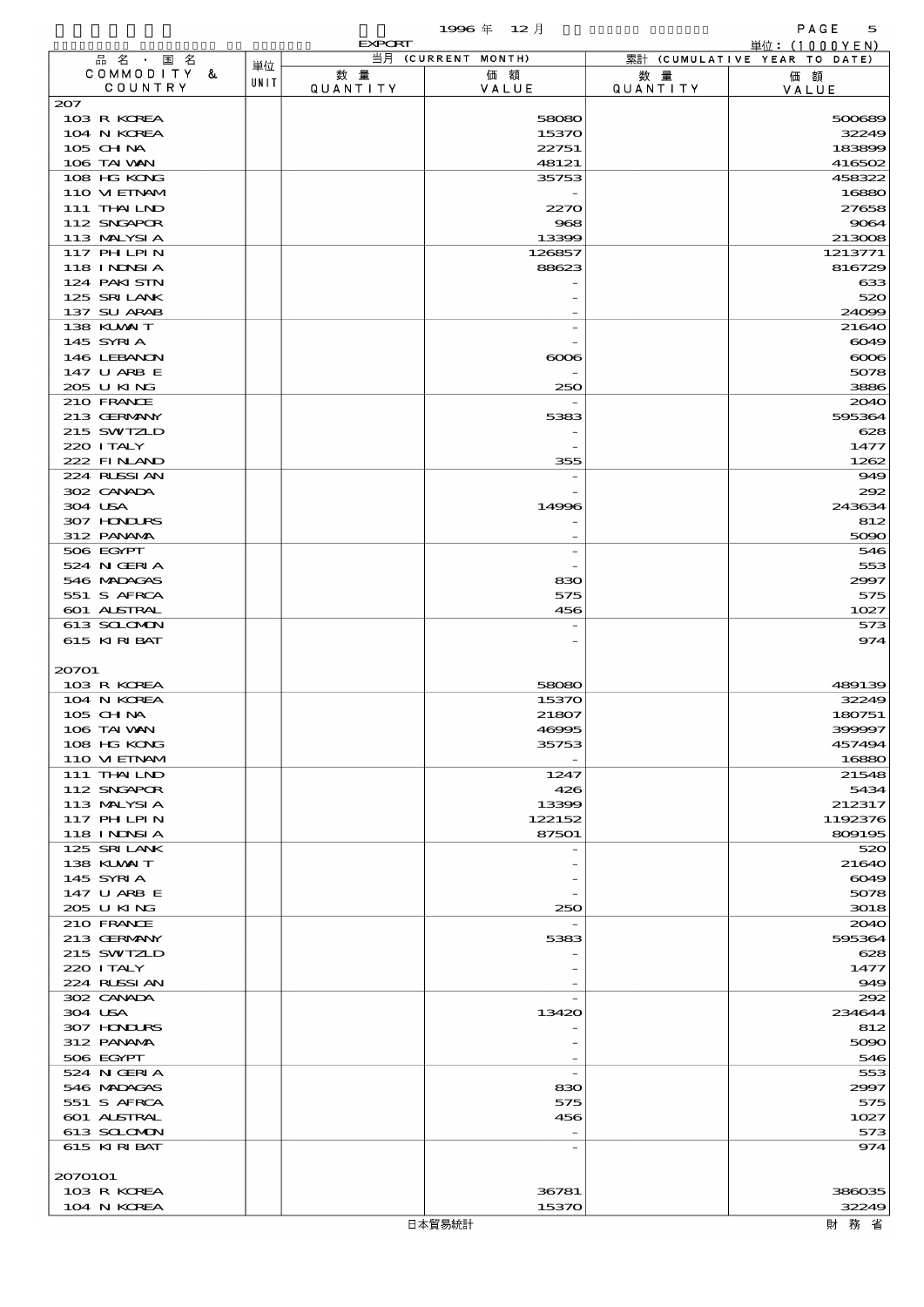$1996 \& 12 \rightarrow$ 

|                                  |                              | <b>EXPORT</b>                    |                    |                       | 単位: (1000 Y E N)             |
|----------------------------------|------------------------------|----------------------------------|--------------------|-----------------------|------------------------------|
| 品名・国名                            | 単位                           |                                  | 当月 (CURRENT MONTH) |                       | 累計 (CUMULATIVE YEAR TO DATE) |
| COMMODITY &<br>COUNTRY           | UNIT                         | 数量<br>QUANTITY                   | 価額<br>VALUE        | 数量<br><b>QUANTITY</b> | 価額<br>VALUE                  |
| 2070101                          |                              |                                  |                    |                       |                              |
| $105$ CHNA                       |                              |                                  | 20420              |                       | 177402                       |
| 106 TAI VAN                      |                              |                                  | 46995              |                       | 386752                       |
| 108 HG KONG                      |                              |                                  | 35753              |                       | 457494                       |
| 110 VIEINAM                      |                              |                                  |                    |                       | 16880                        |
| 111 THAILND                      |                              |                                  | 1247               |                       | 12403                        |
| 112 SNGAPOR<br>113 MALYSIA       |                              |                                  | 426<br>13399       |                       | 5434<br>212317               |
| 117 PH LPIN                      |                              |                                  | 59899              |                       | 983655                       |
| 118 I NJNSI A                    |                              |                                  | 87501              |                       | 809195                       |
| 125 SRILANK                      |                              |                                  |                    |                       | 520                          |
| 138 KUWAIT                       |                              |                                  |                    |                       | 21640                        |
| 145 SYRIA                        |                              |                                  |                    |                       | 6049                         |
| 147 U ARB E                      |                              |                                  |                    |                       | 5078                         |
| 205 U KING                       |                              |                                  |                    |                       | 2768                         |
| 210 FRANCE<br>213 GERMANY        |                              |                                  | 5383               |                       | 2040<br>595364               |
| 215 SWIZLD                       |                              |                                  |                    |                       | 628                          |
| 224 RUSSIAN                      |                              |                                  |                    |                       | 949                          |
| 302 CANADA                       |                              |                                  |                    |                       | 292                          |
| 304 USA                          |                              |                                  | 13420              |                       | 234644                       |
| 307 HNURS                        |                              |                                  |                    |                       | 812                          |
| 312 PANAMA                       |                              |                                  |                    |                       | 5090                         |
| 506 EGYPT<br>546 MADAGAS         |                              |                                  | 830                |                       | 546                          |
| 551 S AFRCA                      |                              |                                  | 575                |                       | 2997<br>575                  |
| <b>601 ALSTRAL</b>               |                              |                                  | 456                |                       | 1027                         |
| 613 SCLOMIN                      |                              |                                  |                    |                       | 573                          |
| 615 KIRIBAT                      |                              |                                  |                    |                       | 974                          |
|                                  |                              |                                  |                    |                       |                              |
| 200                              |                              |                                  |                    |                       |                              |
| 103 R KOREA                      | $\mathbf{M}$                 | 3717                             | 80138              | 53828                 | 2066214                      |
| $105$ CHNA<br>106 TAI WAN        | M<br>$\mathbf{M}$            | 2046<br>170                      | 132671<br>3072     | 9875<br>10810         | 418432<br>538237             |
| 108 HG KONG                      | $\mathbf{M}$                 | 44                               | 6364               | $\mathbf{S}$          | 23397                        |
| 111 THAILND                      | $\mathbf{M}$                 |                                  |                    | 8677                  | 619099                       |
| 112 SNGAPOR                      | M                            | $\mathbf o$                      | 215                | 16                    | 5645                         |
| 113 MALYSIA                      | $\mathbf{M}$                 | 9                                | 1218               | 85                    | 14248                        |
| <b>117 PHLPIN</b>                | $\mathbf{M}$                 |                                  |                    | 74                    | 1579                         |
| 118 I NDSI A                     | $\mathbf{M}$                 | 646                              | 17433              | 18885                 | 1089233                      |
| 123 INIA                         | $\mathbf{M}$                 |                                  |                    | 1                     | 227                          |
| 204 DENMARK<br>213 GERMANY       | $\mathbf{M}$<br>$\mathbf{M}$ |                                  |                    | 8                     | 976<br>360                   |
| 224 RUSSI AN                     | $\mathbf{M}$                 | 10                               | 5541               | 19                    | 11166                        |
| 304 USA                          | M                            | $\overline{\phantom{a}}$         |                    | 47                    | 4816                         |
| 305 MEXICO                       | $\mathbf{M}$                 | 2                                | 534                | 5                     | 1577                         |
| <b>601 ALSTRAL</b>               | M                            |                                  |                    | $\mathbf{G}$          | 23774                        |
|                                  |                              |                                  |                    |                       |                              |
| 211                              |                              |                                  |                    |                       |                              |
| 103 R KOREA<br>104 N KOREA       | $\mathbf{M}$<br>M            | 3263                             | 895154<br>2887     | 37951                 | 10542316<br>23683            |
| 105 CH NA                        | M                            | 28<br>18268                      | 4422913            | 161<br>198513         | 45272884                     |
| 106 TAI VAN                      | M                            | 3473                             | 699495             | 39074                 | 8184438                      |
| 107 MARGL                        | $\mathbf{M}$                 | 11                               | 747                | 125                   | 12805                        |
| 108 HG KONG                      | $\mathbf{M}$                 | 4100                             | 962650             | 40577                 | 8534286                      |
| 110 VI EINAM                     | M                            | 250                              | 86117              | 2680                  | 869083                       |
| 111 THAILND                      | $\mathbf{M}$                 | 1375                             | 333764             | 15664                 | 3615648                      |
| 112 SNGAPOR                      | M                            | 1540                             | 236670             | 15608                 | 2494747                      |
| 113 MALYSIA<br><b>116 BRUNEI</b> | $\mathbf{M}$<br>$\mathbf{M}$ | 4402<br>$\overline{\phantom{a}}$ | 597539             | 37774<br>12           | 5944443<br>579               |
| 117 PH LPIN                      | M                            | 1207                             | 286549             | 14481                 | 3164296                      |
| 118 I NJNSI A                    | M                            | 4176                             | 1074106            | 42720                 | 10941353                     |
| 120 CAMBOD                       | $\mathbf{M}$                 | 344                              | 39750              | 2934                  | 291735                       |
| 121 LAOS                         | $\mathbf{M}$                 |                                  |                    | 18                    | 1822                         |
| 122 NYANAR                       | $\mathbf{M}$                 | 50                               | 3392               | 895                   | 123168                       |
| $123$ INIA                       | M                            | 882                              | 141147             | 14412                 | 2368991                      |
| 124 PAKISTN                      | M                            | 1328                             | 190830             | 19167                 | 2664439                      |
| 125 SRILANK<br>127 BANCLA        | $\mathbf{M}$<br>$\mathbf{M}$ | 64<br>92                         | 24941<br>34225     | 863<br>4657           | 302029<br>636606             |
| 129 MACAO                        | $\mathbf{M}$                 | 9                                | 2297               | 182                   | 54134                        |
| 130 AFGNSTN                      | M                            | $\overline{a}$                   |                    | 48                    | 16620                        |
| 131 NEPAL                        | $\mathbf{M}$                 |                                  |                    | 165                   | 22700                        |
| 133 I RAN                        | $\mathbf{M}$                 | 848                              | 148009             | 13292                 | 2729522                      |
| 137 SU ARAB                      | $\mathbf{M}$                 | $\mathbf o$                      | 302                | 198                   | 47442                        |
| 138 KLVXIT                       | $\mathbf{M}$                 | 16                               | 6565               | 32                    | 12428                        |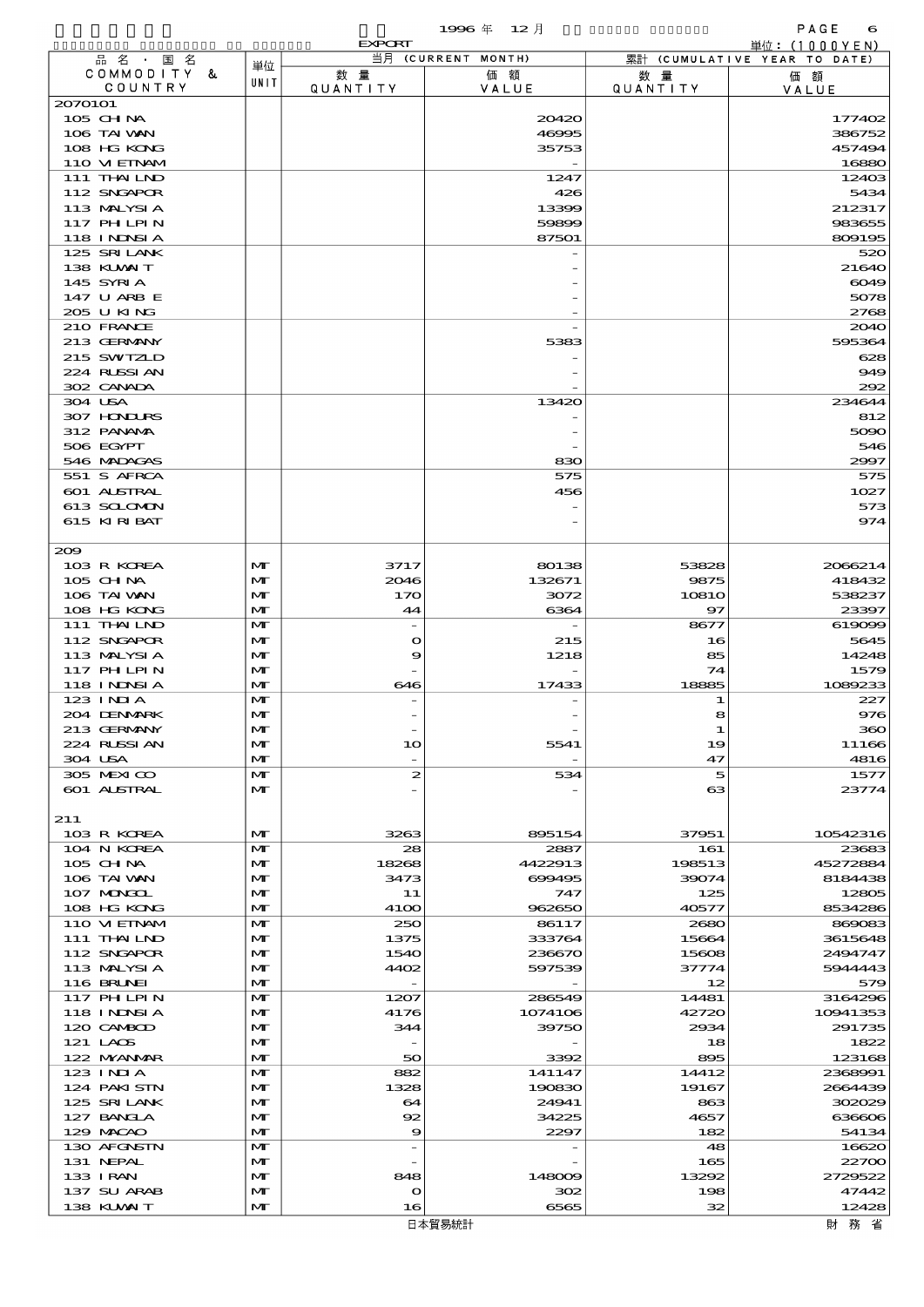$1996 \& 12 \rightarrow$ 

|                            |                              | <b>EXPORT</b>                  |                          |                        | 単位:(1000YEN)                       |
|----------------------------|------------------------------|--------------------------------|--------------------------|------------------------|------------------------------------|
| 品名・国名<br>COMMODITY &       | 単位                           | 数量                             | 当月 (CURRENT MONTH)<br>価額 | 数量                     | 累計 (CUMULATIVE YEAR TO DATE)<br>価額 |
| COUNTRY                    | UNIT                         | QUANTITY                       | VALUE                    | <b>QUANTITY</b>        | VALUE                              |
| 211                        |                              |                                |                          |                        |                                    |
| 140 QATAR<br>141 OMN       | M<br>M                       | 2                              | 730                      | 13<br>з                | 4217<br>1280                       |
| 143 I SRAEL                | $\mathbf{M}$                 |                                |                          | 56                     | 13039                              |
| 144 JORDAN                 | $\mathbf{M}$                 |                                |                          | $\infty$               | 7836                               |
| 146 LEBANON                | $\mathbf{M}$                 | 10                             | 2296                     | 183                    | 27603                              |
| 147 U ARB E<br>149 YEMEN   | M<br>M                       | 551<br>22                      | 75888<br>3733            | 2337<br>127            | 406848<br>19441                    |
| 152 UZBEKIS                | $\mathbf{M}$                 | $\boldsymbol{\infty}$          | 29027                    | 11O                    | 52983                              |
| 202 NORWAY                 | $\mathbf{M}$                 | 10                             | 1993                     | 198                    | 47636                              |
| 203 SWIDEN<br>204 DENMARK  | $\mathbf{M}$<br>M            | 193                            | 23142                    | 1004<br>10             | 230921<br>2040                     |
| 205 U KING                 | M                            | 591                            | 212042                   | 7214                   | 2228984                            |
| 206 I RELAND               | $\mathbf{M}$                 | 29                             | <b>11O11</b>             | 352                    | 125507                             |
| 207 NETHLIS                | M                            | 153                            | 44125                    | 1588                   | 595956                             |
| 208 BELGI UM<br>210 FRANCE | $\mathbf{M}$<br>$\mathbf{M}$ | 598<br>425                     | 181799<br>140851         | 4918<br>2412           | 1539565<br>860234                  |
| 213 GERMANY                | M                            | 781                            | 310092                   | 6506                   | 2626355                            |
| 215 SWIZLD                 | $\mathbf{M}$                 | 75                             | 22839                    | 410                    | 146772                             |
| 217 PORTUGL                | M                            | 20                             | 3789                     | 156                    | 38274                              |
| 218 SPAIN<br>220 I TALY    | $\mathbf{M}$<br>$\mathbf{M}$ | 151<br>759                     | 39177<br>290421          | 1620<br>5203           | 658586<br>2077294                  |
| 222 FINAND                 | M                            | 57                             | 11920                    | 546                    | 111838                             |
| 223 POLAND                 | $\mathbf{M}$                 | 13                             | 4923                     | 104                    | 42966                              |
| 224 RUSSI AN               | M                            | 18                             | 1152                     | 123                    | 18526                              |
| 225 ALSTRIA<br>227 HUNGARY | $\mathbf{M}$<br>M            | 123<br>45                      | 145914<br>6791           | 1293<br>717            | 556751<br>135197                   |
| 230 GREECE                 | M                            |                                |                          | 42                     | 11371                              |
| 232 BULGAR                 | $\mathbf{M}$                 | 56                             | 22739                    | 56                     | 22739                              |
| 234 TURKEY                 | M<br>$\mathbf{M}$            | 30                             | 4073                     | 499                    | 110996                             |
| 235 ESTON A<br>245 CZECH   | M                            |                                |                          | 25<br>$\boldsymbol{4}$ | 3868<br>13121                      |
| 302 CANADA                 | M                            | 51                             | 22938                    | 745                    | 503163                             |
| 304 USA                    | $\mathbf{M}$                 | 1651                           | 509968                   | 18438                  | 5419718                            |
| 305 MEXICO<br>309 SALVAIR  | M<br>$\mathbf{M}$            | 73<br>$\boldsymbol{\infty}$    | 18396<br>14116           | 1347<br>462            | 318631<br>103530                   |
| 401 COLMBIA                | M                            |                                |                          | 25                     | 7565                               |
| 402 VENEZLA                | M                            | $\infty$                       | 11240                    | 355                    | 62626                              |
| 406 ECUADOR                | $\mathbf{M}$                 | 18                             | 6789                     | 63                     | 23263                              |
| 407 PERU<br>409 CHLE       | $\mathbf{M}$<br>$\mathbf{M}$ | 10                             | 2174                     | 104<br>10              | 39159<br>2174                      |
| 410 BRAZIL                 | M                            | 64                             | 17671                    | 547                    | 150485                             |
| 413 ARCENT                 | $\mathbf{M}$                 | $\overline{\mathbf{z}}$        | 3044                     | 73                     | 23285                              |
| 501 MAROCCO                | M                            | 15                             | 2163                     | 165                    | 29806                              |
| 503 ALGERIA<br>506 EGYPT   | M<br>M                       |                                |                          | 214<br>656             | 80713<br>117923                    |
| 510 SENEGAL                | M                            | 88                             | 57060                    | 801                    | 506478                             |
| 513 GUNEA                  | M                            | 11                             | 7764                     | 100                    | 17403                              |
| 516 I VCOAST<br>517 GHNA   | M<br>$\mathbf{M}$            | 56<br>$\overline{\phantom{a}}$ | 37969                    | 447<br>11              | 296919<br>925                      |
| 518 TOGO                   | M                            | 21                             | 13586                    | 423                    | 284428                             |
| 520 MALI                   | M                            | 21                             | 4798                     | 154                    | 38867                              |
| 523 CANARY                 | M                            |                                |                          | 6                      | 8374                               |
| 524 N GERIA<br>527 CAMROLN | M<br>$\mathbf{M}$            | 43                             | 14676                    | 136<br>117             | 33511<br>46834                     |
| 541 KENYA                  | M                            | 11                             | 2390                     | 265                    | 63862                              |
| 542 UGANDA                 | M                            |                                |                          | 11                     | <b>1106</b>                        |
| 543 TANZN A<br>544 SEYCHEL | M<br>M                       |                                |                          | 126<br>1               | 20422<br>984                       |
| 549 ZNBABVE                | $\mathbf{M}$                 |                                |                          | 33                     | 6657                               |
| 550 NAMERIA                | M                            |                                |                          | 36                     | 2676                               |
| 551 S AFRCA                | M                            | 503                            | 82005                    | $_{\rm 6077}$          | 1020424                            |
| 601 ALSTRAL<br>602 PAP NGA | M<br>M                       | 104                            | 30788                    | 1363<br>47             | 378119<br>21065                    |
| 606 NEWELD                 | M                            | 40                             | <b>11O11</b>             | 935                    | 226740                             |
| 612 FIJI                   | M                            | $\mathbf{\Omega}$              | 582                      | $\mathbf o$            | 582                                |
| 613 SCLOMON                | M                            | 1                              | 505                      | 2                      | 967                                |
| 617 R NALRU                | M                            |                                |                          | 10                     | 2029                               |
| 21105                      |                              |                                |                          |                        |                                    |
| 103 R KOREA                | M                            | 3162                           | 877675                   | 36302                  | 10190255                           |
| 104 N KOREA                | M                            |                                |                          | 30                     | 9889                               |
| 105 CH NA<br>106 TAI VAN   | M<br>M                       | 18094<br>3355                  | 4302556<br>676686        | 196673<br>36353        | 44519090<br>7496983                |
| 108 HG KONG                | $\mathbf{M}$                 | 2471                           | 809914                   | 24033                  | 6972409                            |

財務省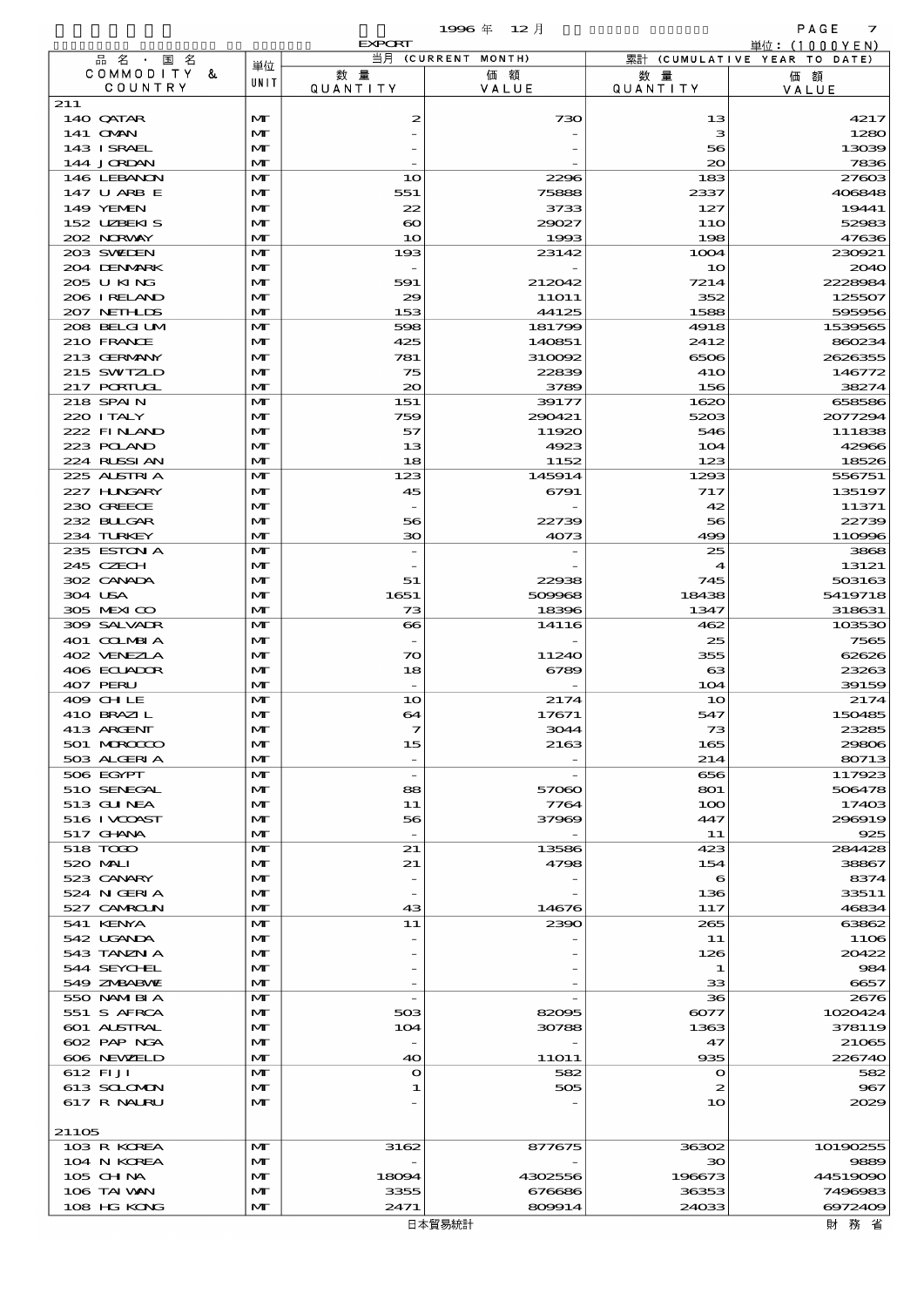$1996 \& 12 \rightarrow$ 

|                                   |                              | <b>EXPORT</b>           |                    |                            | 単位:(1000YEN)                 |
|-----------------------------------|------------------------------|-------------------------|--------------------|----------------------------|------------------------------|
| 品名・国名                             | 単位                           |                         | 当月 (CURRENT MONTH) |                            | 累計 (CUMULATIVE YEAR TO DATE) |
| COMMODITY &<br>COUNTRY            | UNIT                         | 数量<br>QUANTITY          | 価額<br>VALUE        | 数 量<br><b>QUANTITY</b>     | 価額<br>VALUE                  |
| 21105                             |                              |                         |                    |                            |                              |
| 110 VI EINAM                      | M                            | 246                     | 85494              | 2654                       | 862946                       |
| 111 THAILND                       | M                            | 1102                    | 300330             | 12685                      | 3123026                      |
| 112 SNGAPOR                       | $\mathbf{M}$                 | 166                     | 72557              | 1809                       | 727573                       |
| 113 MALYSIA                       | M                            | 2314                    | 368851             | 24500                      | 4330725                      |
| <b>117 PHLPIN</b><br>118 I NDSI A | $\mathbf{M}$<br>M            | 949<br>4158             | 277875<br>1070518  | 10435<br>42380             | 3031391<br>10865261          |
| 120 CAMBOD                        | M                            | 56                      | 24344              | 383                        | 162847                       |
| 122 NYANAR                        | $\mathbf{M}$                 |                         |                    | 532                        | 85616                        |
| $123$ INJA                        | M                            | 684                     | 131281             | 13128                      | 2290543                      |
| 124 PAKI STN                      | $\mathbf{M}$                 | 850                     | 175366             | 11684                      | 2371920                      |
| 125 SRILANK                       | M                            | 64                      | 24941              | 854                        | 298272                       |
| 127 BANCLA<br>129 MACAO           | M<br>$\mathbf{M}$            | 70                      | 32035<br>2297      | 975                        | 424233<br>53909              |
| 133 I RAN                         | $\mathbf{M}$                 | 9<br>848                | 148009             | 182<br>13292               | 2729522                      |
| 137 SU ARAB                       | $\mathbf{M}$                 |                         |                    | $\mathcal{T}$              | 15013                        |
| 143 ISRAEL                        | M                            |                         |                    | 22                         | 6297                         |
| 144 JORDAN                        | M                            |                         |                    | $\infty$                   | 7836                         |
| 146 LEBANON                       | $\mathbf{M}$                 | 10                      | 2296               | $\infty$                   | 4490                         |
| 147 U ARB E                       | $\mathbf{M}$                 |                         |                    | 801                        | 137463                       |
| 152 UZBEKIS<br>202 NRWAY          | $\mathbf{M}$<br>M            | ഌ<br>10                 | 29027<br>1993      | <b>11O</b><br>198          | 52983<br>47636               |
| 203 SWIDEN                        | M                            | 193                     | 23142              | 995                        | 229635                       |
| 204 DENMARK                       | $\mathbf{M}$                 | $\overline{a}$          |                    | 10                         | 2040                         |
| 205 U KING                        | $\mathbf{M}$                 | 540                     | 192562             | 6436                       | 2064833                      |
| 206 IRELAND                       | $\mathbf{M}$                 | 29                      | <b>11O11</b>       | 352                        | 125507                       |
| 207 NETHLIS                       | M                            | 153                     | 44125              | 1381                       | 547448                       |
| 208 BELGI UM<br>210 FRANCE        | M<br>$\mathbf{M}$            | 395<br>299              | 137849             | 3857                       | 1340889<br>792596            |
| 213 GERMANY                       | $\mathbf{M}$                 | 619                     | 119353<br>278203   | 2036<br>5479               | 2366355                      |
| 215 SWIZLD                        | $\mathbf{M}$                 | 58                      | 16659              | 302                        | 106305                       |
| 217 PORTUGL                       | M                            | 20                      | 3789               | 156                        | 38274                        |
| 218 SPAIN                         | $\mathbf{M}$                 | $\infty$                | 33094              | 1041                       | 593416                       |
| 220 I TALY                        | $\mathbf{M}$                 | 657                     | 261030             | 4855                       | 1992522                      |
| 222 FINAND                        | $\mathbf{M}$                 | 16                      | 3478               | $\mathbf{S}$               | 24570                        |
| 223 POLAND<br>224 RUSSIAN         | $\mathbf{M}$<br>M            | 13                      | 4923               | 104<br>19                  | 42966<br>8877                |
| 225 ALSTRIA                       | $\mathbf{M}$                 | 123                     | 145914             | 826                        | 467166                       |
| 227 H.NGARY                       | $\mathbf{M}$                 | 45                      | 6791               | 717                        | 135197                       |
| 230 GREECE                        | $\mathbf{M}$                 |                         |                    | 33                         | 7745                         |
| 232 BLLGAR                        | M                            | 56                      | 22739              | 56                         | 22739                        |
| 234 TURKEY<br>235 ESTON A         | $\mathbf{M}$                 | 30                      | 4073               | 496                        | 100563                       |
| 245 CZECH                         | M<br>M                       |                         |                    | 25<br>$\blacktriangleleft$ | 3868<br>13121                |
| 302 CANADA                        | $\mathbf{M}$                 | 50                      | 22443              | 735                        | 499407                       |
| 304 USA                           | M                            | 1057                    | 390166             | 14432                      | 4482514                      |
| 305 MEXICO                        | $\mathbf{M}$                 | 73                      | 18396              | 1347                       | 318631                       |
| 309 SALVADR                       | $\mathbf{M}$                 | $\infty$                | 14116              | 462                        | 103530                       |
| 401 COLMBIA                       | M                            |                         |                    | 25                         | 7565                         |
| 402 VENEZIA                       | M                            | 70                      | 11240              | 349                        | 48836                        |
| 406 ECUADOR<br>407 PERU           | $\mathbf{M}$<br>$\mathbf{M}$ | 18                      | 6789               | ങ<br>2                     | 23263<br>111O                |
| 409 CHLE                          | M                            | 10                      | 2174               | 1 <sub>O</sub>             | 2174                         |
| 410 BRAZIL                        | M                            | 64                      | 17671              | 528                        | 148060                       |
| 413 ARCENT                        | $\mathbf{M}\mathbf{T}$       | $\overline{\mathbf{z}}$ | 3044               | 73                         | 23285                        |
| 501 MROCCO                        | $\mathbf{M}$                 | 15                      | 2163               | 165                        | 29806                        |
| 503 ALGERIA<br>506 EGYPT          | $\mathbf{M}$<br>M            |                         |                    | 214<br>500                 | 80713<br>79440               |
| 510 SENEGAL                       | M                            | 88                      | 57060              | 801                        | 506478                       |
| 513 GU NEA                        | M                            | 11                      | 7764               | 11                         | 7764                         |
| 516 I VCOAST                      | $\mathbf{M}$                 | 56                      | 37969              | 447                        | 296919                       |
| 518 TOGO                          | $\mathbf{M}$                 | 21                      | 13586              | 423                        | 284428                       |
| 520 MAI I                         | M                            | 21                      | 4798               | 154                        | 38867                        |
| 523 CANARY                        | M                            |                         |                    | 6                          | 8374                         |
| 524 N GERIA<br>527 CAMROLN        | $\mathbf{M}$<br>$\mathbf{M}$ | 43                      | 14676              | 136<br>117                 | 33511<br>46834               |
| 541 KENYA                         | $\mathbf{M}$                 | 11                      | 2390               | 265                        | 63862                        |
| 543 TANZN A                       | M                            |                         |                    | 50                         | 12828                        |
| 544 SEYCHEL                       | M                            |                         |                    | 1                          | 984                          |
| 549 ZNBABVE                       | $\mathbf{M}\mathbf{T}$       |                         |                    | 15                         | 5550                         |
| 551 S AFRCA                       | $\mathbf{M}$                 | 310                     | 64563              | 4591                       | 916122                       |
| 601 ALSTRAL<br>602 PAP NGA        | $\mathbf{M}$                 | 96                      | 27528              | 1231                       | 341227                       |
| 606 NEWELD                        | M<br>M                       | 40                      | 11O11              | 45<br>733                  | 20589<br>188053              |
| 617 R NALRU                       | $\mathbf{M}$                 |                         |                    | 10                         | 2029                         |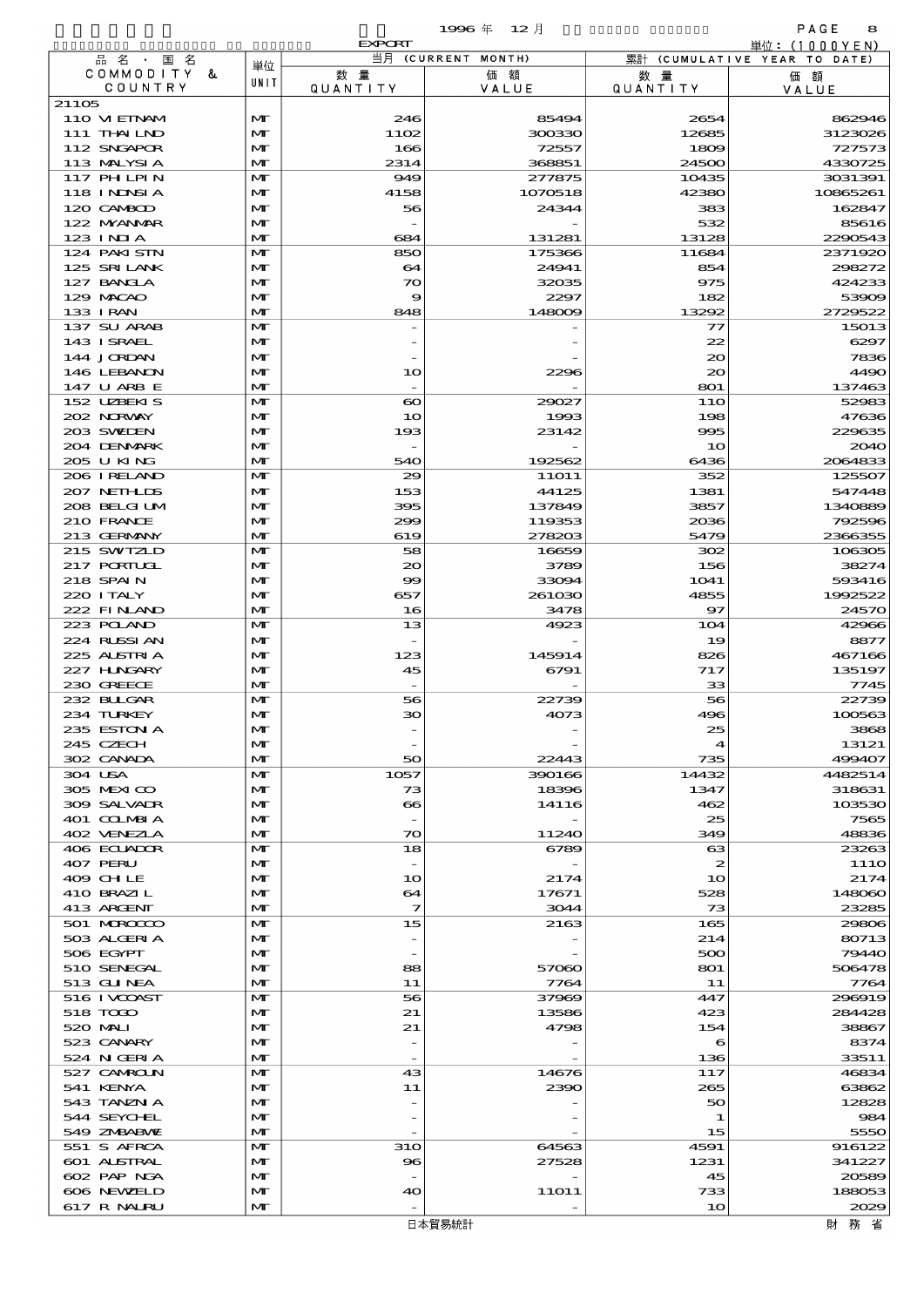|                                 |                   |                              | $1996 \text{ } \#$<br>- 12 月 |                      | PAGE<br>9                                       |
|---------------------------------|-------------------|------------------------------|------------------------------|----------------------|-------------------------------------------------|
| 品名・国名                           |                   | <b>EXPORT</b><br>当月 (CURRENT | MONTH)                       |                      | 単位: $(1000YEN)$<br>累計 (CUMULATIVE YEAR TO DATE) |
| COMMODITY<br>8.                 | 単位<br>UNIT        | 数量                           | 価額                           | 数 量                  | 価額                                              |
| COUNTRY<br>2110501              |                   | QUANTITY                     | VALUE                        | QUANTITY             | VALUE                                           |
| 103 R KOREA                     | KG                | 1439012                      | 479690                       | 17284858             | 5571619                                         |
| 104 N KOREA                     | KG                |                              |                              | 29950                | 9889                                            |
| $105$ CHNA                      | КG                | 15092387                     | 3042146                      | 168656017            | 33882664                                        |
| 106 TAI VAN<br>108 HG KONG      | KG<br>КG          | 2830191<br>1106334           | 604097<br>307256             | 28158184<br>13309599 | 5725074<br>3591843                              |
| 110 VIEINAM                     | КG                | 106600                       | 21321                        | 1269003              | 252554                                          |
| 111 THAILND                     | KG                | 901698                       | 227412                       | 11278571             | 2587176                                         |
| 112 SNGAPOR                     | KG                | 10000                        | 2339                         | 202528               | 39794                                           |
| 113 MALYSIA                     | K                 | 2234391                      | 333338                       | 23807952             | 4051737                                         |
| 117 PH LPIN                     | КG                | 649175<br>3056668            | 132242                       | 6962547              | 1423097                                         |
| <b>118 INDSIA</b><br>122 NYANAR | KG<br>КG          |                              | 635979                       | 29587154<br>471500   | 6219443<br>61086                                |
| $123$ INIA                      | $_{\rm KG}$       | 604183                       | 99560                        | 12518575             | 2051619                                         |
| 124 PAKISTN                     | KG                | 365300                       | 61621                        | 5146400              | 890416                                          |
| 125 SRILANK                     | КG                | 13500                        | 2467                         | 241058               | 45359                                           |
| 127 BANCLA                      | KG                |                              |                              | 250                  | 489                                             |
| 129 MACAO<br>133 I RAN          | KG<br>KG          | 9000<br>848100               | 2297<br>148009               | 121141<br>12006180   | 29058<br>2430163                                |
| 137 SU ARAB                     | KG                |                              |                              | 76100                | 15013                                           |
| 143 ISRAEL                      | КG                |                              |                              | 21515                | 6297                                            |
| 146 LEBANON                     | KG                | 10000                        | 2296                         | 20000                | 4490                                            |
| 147 U ARB E                     | КG                |                              |                              | 800612               | 137463                                          |
| 202 NORWAY                      | $_{\rm KG}$<br>KG | 10000                        | 1993                         | 198000<br>995052     | 47636                                           |
| 203 SWIDEN<br>204 DENMARK       | КG                | 193250                       | 23142                        | 10200                | 229635<br>2040                                  |
| 205 U KING                      | KG                | 540425                       | 192562                       | 6436037              | 2063926                                         |
| 206 I RELAND                    | KG                | 28804                        | 11O11                        | 351648               | 125507                                          |
| 207 NETHLIS                     | $_{\rm KG}$       | 153150                       | 44125                        | 1356654              | 538399                                          |
| 208 BELGI UM                    | КG                | 395318                       | 137849                       | 3845574              | 1337008                                         |
| 210 FRANCE<br>213 GERMANY       | КG<br>KG          | 299058<br>571199             | 119353<br>264446             | 2036824<br>4910981   | 792596<br>2127896                               |
| 215 SWIZLD                      | КG                | 58127                        | 16659                        | 301947               | 106305                                          |
| 217 PORTUGL                     | KG                | 20000                        | 3789                         | 154815               | 38274                                           |
| 218 SPAIN                       | KG                | 98619                        | 33094                        | 860850               | 539551                                          |
| 220 I TALY                      | КG                | 609484                       | 247350                       | 4335835              | 1812395                                         |
| 222 FINAND                      | KG                | 15600                        | 3478                         | 96250                | 24570                                           |
| 223 POLAND<br>225 ALSTRIA       | KG<br>КG          | 12500<br>102529              | 4923<br>137810               | 102250<br>745998     | 42966<br>435466                                 |
| 227 H.NGARY                     | KG                | 45000                        | 6791                         | 718194               | 135197                                          |
| 230 GREECE                      | КG                |                              |                              | 32100                | 7745                                            |
| 232 BULGAR                      | KG                | 56053                        | 22 T.S.                      | 56053                | 22739                                           |
| 234 TURKEY                      | КG                | 30000                        | 4073                         | 459650               | 88720                                           |
| 235 ESTON A<br>245 CZECH        | КG<br>KG          |                              |                              | 24900<br>4175        | 3868<br>13121                                   |
| 302 CANADA                      | KG                | 47500                        | 21399                        | 723786               | 495925                                          |
| 304 USA                         | KG                | 991271                       | 374577                       | 13842076             | 4348605                                         |
| 305 MEXICO                      | КG                | 25400                        | 9623                         | 632337               | 187274                                          |
| 309 SALVADR                     | КG                |                              |                              | 66000                | 15841                                           |
| 401 COLMBIA<br>402 VENEZIA      | KG<br>KG          | $\infty$                     | 8564                         | 25000                | 7565<br>46160                                   |
| 406 ECUADOR                     | КG                | 18000                        | 6789                         | 338900<br>62258      | 23263                                           |
| 407 PERU                        | КG                |                              |                              | 2080                 | <b>111O</b>                                     |
| 409 CH LE                       | КG                | 10000                        | 2174                         | 10000                | 2174                                            |
| 410 BRAZIL                      | KG                | 64000                        | 17671                        | 527304               | 148060                                          |
| 413 ARCENT<br>501 MERCECCO      | KG<br>KG          |                              |                              | 50200<br>164991      | 12940<br>29806                                  |
| 503 ALGERIA                     | КG                | 15000                        | 2163                         | 14199                | 5775                                            |
| 506 EGYPT                       | КG                |                              |                              | 499500               | 79440                                           |
| 510 SENEGAL                     | KG                | 87800                        | 57060                        | 800320               | 506478                                          |
| 513 GU NEA                      | KG                | 11200                        | 7764                         | 11200                | 7764                                            |
| 516 I VOOAST                    | КG                | 55920                        | 37969                        | 447743               | 296919                                          |
| 518 TODO<br>520 MAI I           | KG<br>КG          | 20880<br>21200               | 13586<br>4798                | 423185<br>155600     | 284428<br>38867                                 |
| 523 CANARY                      | KG                |                              |                              | 5757                 | 8374                                            |
| 524 N GERI A                    | KG                |                              |                              | 136100               | 33511                                           |
| 527 CAMROLN                     | KG                | 43400                        | 14676                        | 117800               | 46834                                           |
| 541 KENYA                       | KG                | 10720                        | 2390                         | 265185               | 63862                                           |
| 543 TANZN A                     | КG                |                              |                              | 49800                | 12828                                           |
| 544 SEYCHEL<br>549 ZMBABMZ      | KG<br>KG          |                              |                              | 756<br>15000         | 984<br>5550                                     |
| 551 S AFRCA                     | КG                | 310300                       | 64563                        | 4588804              | 915606                                          |
| 601 ALSTRAL                     | KG                | 65650                        | 15368                        | 929761               | 200529                                          |
| 606 NEWELD                      | КG                | 29600                        | 6489                         | 522722               | 117113                                          |
| 617 R NALRU                     | KG                |                              |                              | 10000                | 2029                                            |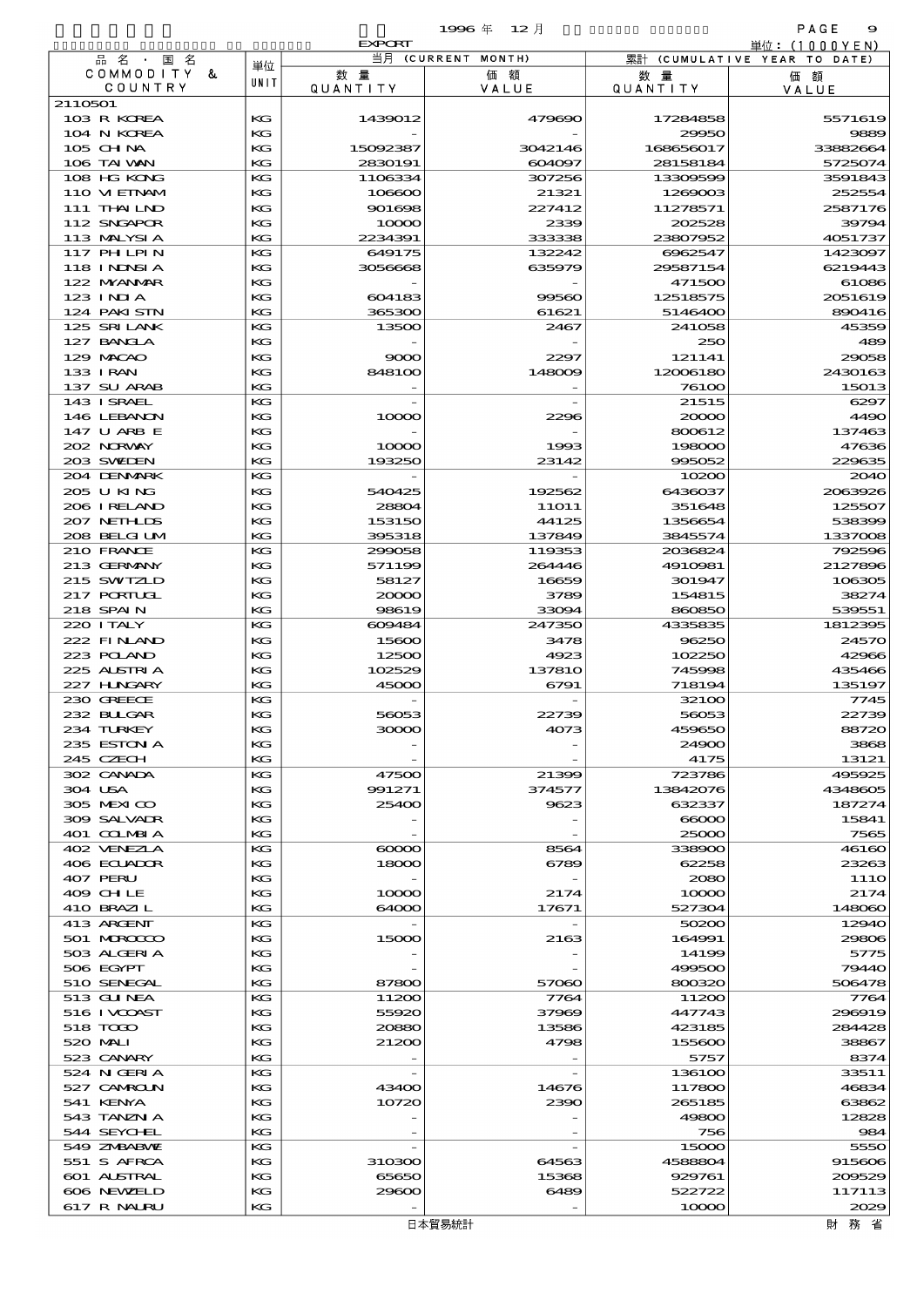$1996 \& 12 \&$ 

|               |              | <b>EXPORT</b>            |                    |                 | 単位:(1000YEN)                 |
|---------------|--------------|--------------------------|--------------------|-----------------|------------------------------|
| 品名・国名         |              |                          | 当月 (CURRENT MONTH) |                 | 累計 (CUMULATIVE YEAR TO DATE) |
| COMMODITY &   | 単位           | 数量                       | 価額                 | 数量              | 価額                           |
| COUNTRY       | UNIT         | QUANTITY                 | VALUE              | <b>QUANTITY</b> | VALUE                        |
| 2110503       |              |                          |                    |                 |                              |
| 103 R KOREA   | M            | 1422                     | 373831             | 16327           | 4199968                      |
| $105$ CHNA    | $\mathbf{M}$ | 11O                      | 23741              | 3048            | 578309                       |
| 106 TAI VAN   | M            | 171                      | 42769              | 2346            | 608089                       |
| 108 HG KONG   | $\mathbf{M}$ | 180                      | 31659              | 1541            | 294190                       |
| 111 THAILND   | M            | 80                       | 19417              | 308             | 82004                        |
| 113 MALYSIA   | M            |                          |                    | 13              | 4674                         |
| 118 INDSIA    | $\mathbf{M}$ | 296                      | 86437              | 5125            | 1458855                      |
| 124 PAKI STN  | M            | 381                      | 67193              | 5176            | 879833                       |
| 125 SRILANK   | $\mathbf{M}$ |                          |                    | 51              | 11881                        |
| 127 BANCLA    | M            |                          |                    | 25              | 4974                         |
|               |              |                          |                    |                 |                              |
| 133 I RAN     | M            |                          |                    | 1287            | 299359                       |
| 205 U KING    | $\mathbf{M}$ |                          |                    | $\mathbf{o}$    | 536                          |
| 207 NETHLIS   | M            |                          |                    | 24              | 9049                         |
| 208 BELGI UM  | $\mathbf{M}$ |                          |                    | 12              | 3881                         |
| 213 GERMANY   | M            | 48                       | 13757              | 553             | 171730                       |
| 218 SPAIN     | M            |                          |                    | 180             | 53865                        |
| 220 ITALY     | $\mathbf{M}$ | 48                       | 13680              | 479             | 164293                       |
| 234 TURKEY    | $\mathbf{M}$ | $\overline{\phantom{a}}$ |                    | 36              | 11843                        |
| 304 USA       | $\mathbf{M}$ | 37                       | 13583              | 218             | 67717                        |
| 305 MEXICO    | M            | 48                       | 8773               | 714             | 131357                       |
| 309 SALVADR   | M            | $\infty$                 | 14116              | 396             | 87689                        |
| 402 VENEZIA   | $\mathbf{M}$ | 10                       | 2676               | 10              | 2676                         |
| 413 ARCENT    | $\mathbf{M}$ | $\overline{\phantom{a}}$ |                    | 7               | 3268                         |
| 551 S AFRCA   | $\mathbf{M}$ |                          |                    | з               | 516                          |
| 601 ALSTRAL   | M            | 10                       | 2042               | 50              | 9367                         |
| 606 NEWELD    | $\mathbf{M}$ |                          |                    | 11O             | 26236                        |
|               |              |                          |                    |                 |                              |
| 213           |              |                          |                    |                 |                              |
| 103 R KOREA   | $\mathbf{M}$ | 57983                    | 277009             | 540930          | 3714385                      |
| 104 N KOREA   | M            | 16                       | 780                | 27              | 6379                         |
| 105 CH NA     | $\mathbf{M}$ | 38422                    | 200259             | 258217          | 1805596                      |
| 106 TAI WAN   | $\mathbf{M}$ | 175083                   | 272011             | 1757760         | 3198228                      |
| 107 MAKKL     | M            |                          |                    | フ               | 839                          |
| 108 HG KONG   | $\mathbf{M}$ | 119387                   | 96476              | 1629574         | 1207341                      |
| 110 VIEINAM   | M            | 49                       | 5806               | 911             | 88540                        |
| 111 THAI LND  | $\mathbf{M}$ |                          | 42631              | 18749           |                              |
| 112 SNGAPOR   | $\mathbf{M}$ | 677<br>55671             | 73230              | 347948          | 594955<br>786020             |
|               |              |                          |                    | 39754           |                              |
| 113 MALYSIA   | M            | 822                      | 65767              |                 | 1164149                      |
| 117 PH LPIN   | $\mathbf{M}$ | 62009                    | 59213              | 300316          | 438577                       |
| 118 I NJNSI A | M            | 8819                     | 71771              | 76994           | 758160                       |
| 122 NYANAR    | $\mathbf{M}$ |                          |                    | 7               | 370                          |
| 123 INIA      | $\mathbf{M}$ | 97                       | 16887              | 798             | 135522                       |
| 124 PAKISTN   | M            |                          |                    | 127             | 18449                        |
| 125 SRILANK   | M            | 336                      | 21580              | 3297            | 200669                       |
| 127 BANCLA    | M            | 107                      | 5200               | 1853            | 114453                       |
| 133 I RAN     | $\mathbf{M}$ | 20                       | 2346               | 82              | 14850                        |
| 135 BAHRAIN   | $\mathbf{M}$ | 1                        | 301                | 52              | 4717                         |
| 137 SU ARAB   | M            |                          |                    | 268             | 54898                        |
| 140 QATAR     | $\mathbf{M}$ |                          |                    | 18              | 596                          |
| 141 OMN       | M            | 22000                    | 17818              | 103459          | <b>91410</b>                 |
| 143 I SRAEL   | $\mathbf{M}$ | $\mathbf o$              | 559                | $\mathbf{o}$    | 559                          |
| 147 U ARB E   | $\mathbf{M}$ |                          |                    | 41433           | 32482                        |
| 202 NORWAY    | M            |                          |                    | $\mathbf{o}$    | 252                          |
| 203 SWIDEN    | $\mathbf{M}$ | 10                       | 1454               | 10              | 1454                         |
| 204 DENMARK   | M            |                          |                    | 67              | 30446                        |
| 205 U KING    | $\mathbf{M}$ | 67                       | 21465              | 1121            | 236112                       |
| 206 I RELAND  | $\mathbf{M}$ | 20                       | 1213               | 40              | 6872                         |
| 207 NETH LIS  | M            | 31                       | <b>2010</b>        | 496             | 61352                        |
| 208 BELGI UM  | $\mathbf{M}$ | 45                       | 30432              | 475             | 197051                       |
| 210 FRANCE    | M            | 22                       | 9809               | 94              | 39250                        |
| 213 GERMANY   | $\mathbf{M}$ | 270                      | 66495              | 2385            | 602774                       |
| 215 SWIZLD    | M            | $\mathbf{\Omega}$        | 93649              | 17              | 363305                       |
| 217 PORTUGL   | M            |                          |                    | $\infty$        | 3984                         |
| 218 SPAIN     | $\mathbf{M}$ | 2                        | 459                | 42              | 7740                         |
| 220 I TALY    | M            | 47                       | 14756              | 475             | 123562                       |
| 222 FINAND    | $\mathbf{M}$ |                          |                    | 21              | 4257                         |
| 223 POLAND    | M            |                          | 239                | $\mathbf o$     | 239                          |
| 224 RUSSI AN  | M            | $\mathbf{\Omega}$<br>24  | 9314               | 1074            | 70119                        |
|               | $\mathbf{M}$ |                          |                    |                 |                              |
| 225 ALSTRIA   |              | 16                       | 2627               | 33              | 7879                         |
| 234 TURKEY    | M            |                          |                    | 1 <sub>O</sub>  | 1365                         |
| 302 CANADA    | $\mathbf{M}$ | 23                       | 6184               | 142             | 34075                        |
| 304 USA       | M            | 598                      | 176761             | 21116           | 1616588                      |
| 305 MEXICO    | M            | 9948                     | 15756              | 50474           | 171448                       |
| 311 CST RCA   | $\mathbf{M}$ |                          |                    | 5               | 4725                         |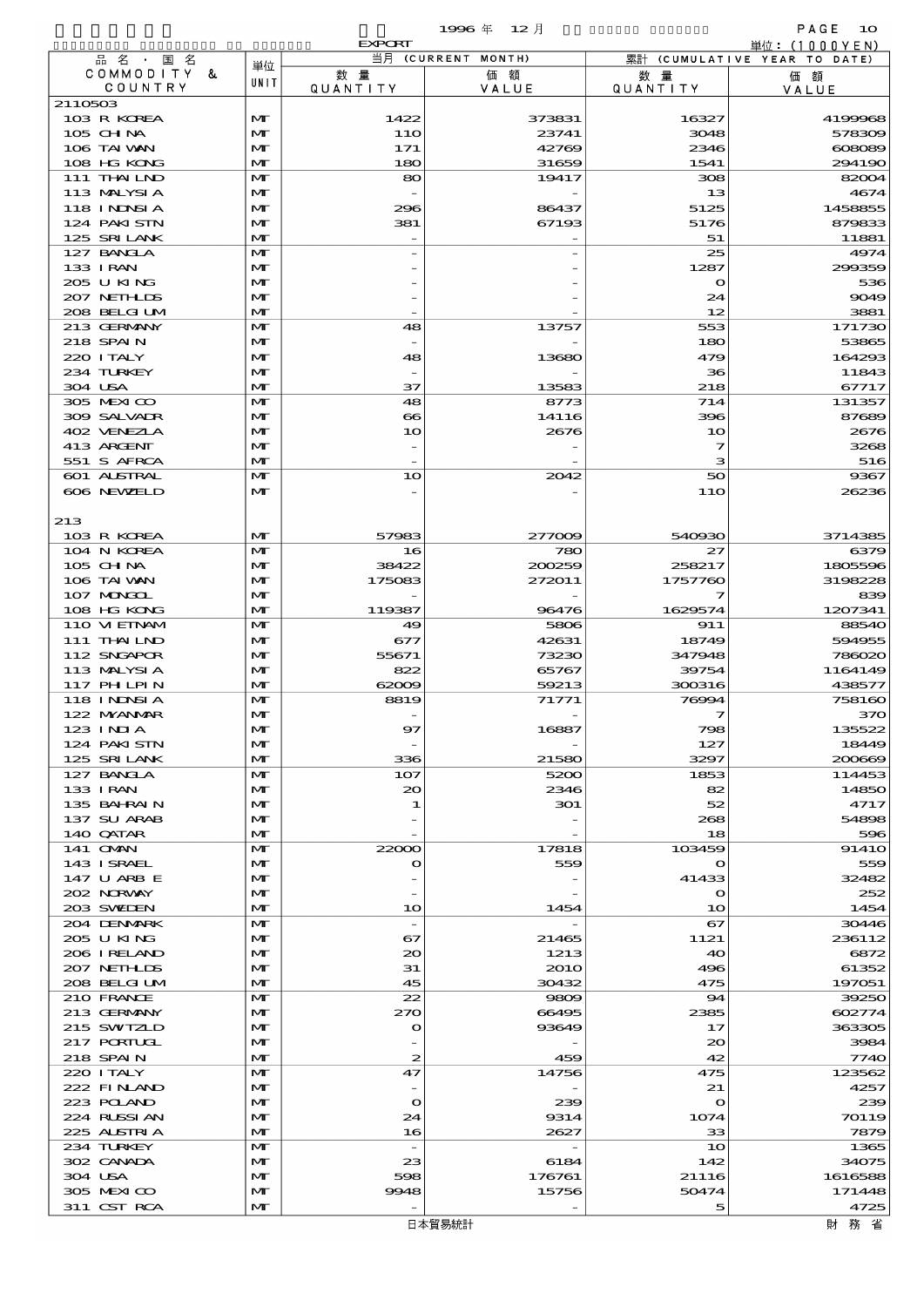|                             |                              | <b>EXPORT</b>            | 1996年 12月          |                        | PAGE<br>11<br>単位:(1000YEN) |
|-----------------------------|------------------------------|--------------------------|--------------------|------------------------|----------------------------|
| 品名・国名                       |                              |                          | 当月 (CURRENT MONTH) | 累計                     | (CUMULATIVE YEAR TO DATE)  |
| COMMODITY &<br>COUNTRY      | 単位<br>UNIT                   | 数量<br><b>QUANTITY</b>    | 価額<br>VALUE        | 数 量<br><b>QUANTITY</b> | 価額<br>VALUE                |
| 213                         |                              |                          |                    |                        |                            |
| 320 TRINDO                  | $\mathbf{M}$                 | 16                       | 3545               | 16                     | 3545                       |
| 324 PRIRICO                 | $\mathbf{M}$                 |                          |                    | 1                      | 286                        |
| 407 PERU                    | $\mathbf{M}$                 |                          |                    | O                      | 222                        |
| 409 CHLE                    | $\mathbf{M}$                 |                          |                    | 10                     | 418                        |
| 410 BRAZIL                  | $\mathbf{M}$                 | $\overline{\phantom{0}}$ |                    | 281                    | 20073                      |
| 504 TUN SI A                | $\mathbf{M}$                 |                          |                    | 21                     | 6998                       |
| 506 EGYPT                   | $\mathbf{M}$                 | 34                       | 2214               | 3038                   | 134596                     |
| 516 I VCOAST<br>519 BEN N   | $\mathbf{M}$<br>$\mathbf{M}$ |                          |                    | 20                     | 1514<br>2462               |
| 524 N GERIA                 | $\mathbf{M}$                 | $\overline{\phantom{0}}$ |                    | 14<br>173              | 10421                      |
| 551 S AFRCA                 | $\mathbf{M}$                 |                          |                    | 161                    | 12059                      |
| <b>601 ALSTRAL</b>          | $\mathbf{M}$                 | 80278                    | 85094              | 1059263                | 1043107                    |
| 606 NEWELD                  | $\mathbf{M}$                 | 17                       | 2329               | 109                    | 16924                      |
| 612 FIJI                    | $\mathbf{M}$                 |                          |                    | 7000                   | 1102                       |
|                             |                              |                          |                    |                        |                            |
| 21301                       |                              |                          |                    |                        |                            |
| 103 R KOREA                 | $\mathbf{M}$                 | 496                      | 43773              | 11199                  | 930361                     |
| $105$ CHNA                  | $\mathbf{M}$                 | 294                      | 15141              | 3859                   | 188793                     |
| 106 TAI WAN                 | $\mathbf{M}$                 | 832                      | 41967              | 13780                  | 707097                     |
| 108 HG KONG                 | $\mathbf{M}$                 | 273                      | 11914              | 4664                   | 182401                     |
| 110 VI EINAM<br>111 THAILND | $\mathbf{M}$<br>$\mathbf{M}$ | 244                      | 14746              | 241<br>3065            | 5715<br>168701             |
| 112 SNGAPOR                 | $\mathbf{M}$                 | 35                       | 1561O              | 252                    | 135340                     |
| 113 MALYSIA                 | $\mathbf{M}$                 | 407                      | 13350              | 9822                   | 342406                     |
| 117 PH LPIN                 | M                            | 37                       | 4077               | 1275                   | 99331                      |
| 118 I NDNSI A               | $\mathbf{M}$                 | 653                      | 18469              | 6647                   | 286057                     |
| $123$ INJA                  | $\mathbf{M}$                 | 87                       | 15031              | 281                    | 48151                      |
| 125 SRILANK                 | $\mathbf{M}$                 | <b>210</b>               | 12053              | 2395                   | 134885                     |
| 127 BANCLA                  | $\mathbf{M}$                 | ဓဝ                       | 4018               | 1708                   | 98877                      |
| 133 IRAN                    | $\mathbf{M}$                 | $\overline{\phantom{a}}$ |                    | 41                     | 9962                       |
| 204 DENMARK                 | $\mathbf{M}$                 |                          |                    | 48                     | 24698                      |
| 205 U KING                  | $\mathbf{M}$                 | $\mathbf{\Omega}$        | 268                | 9                      | 15589                      |
| 207 NETHLIS                 | $\mathbf{M}$                 | 17                       | 894                | 268                    | 34849                      |
| 208 BELGI UM                | $\mathbf{M}$                 | 21                       | 17486              | 116                    | 108329                     |
| 210 FRANCE                  | M                            |                          |                    | 15                     | 7434                       |
| 213 GERMANY<br>217 PORIUL   | $\mathbf{M}$                 | 74                       | 27174              | 622                    | 211968                     |
| 218 SPAIN                   | $\mathbf{M}$<br>$\mathbf{M}$ | 2                        | 459                | O<br>2                 | 401<br>819                 |
| 220 I TALY                  | $\mathbf{M}$                 | 20                       | 4515               | 165                    | 12226                      |
| 222 FINAND                  | $\mathbf{M}$                 |                          |                    | 17                     | 583                        |
| 225 ALSTRIA                 | $\mathbf{M}$                 |                          |                    |                        | 2643                       |
| 302 CANADA                  | $\mathbf{M}$                 | $\mathbf{\Omega}$        | 256                | -1                     | 713                        |
| 304 USA                     | $\mathbf{M}$                 | 164                      | 55993              | 1294                   | 423884                     |
| 305 MEXICO                  | $\mathbf{M}$                 | $\overline{\phantom{a}}$ |                    | 278                    | 93473                      |
| 407 PERU                    | $\mathbf{M}$                 | $\overline{\phantom{a}}$ |                    | $\mathbf o$            | 222                        |
| 506 EGYPT                   | $\mathbf{M}$                 | 25                       | 1909               | 3029                   | 129254                     |
| 516 I VCOAST                | $\mathbf{M}$                 |                          |                    | 20                     | 1514                       |
| 519 BENN                    | $\mathbf{M}$                 |                          |                    | 14                     | 2462                       |
| 524 N GERIA<br>551 S AFRCA  | $\mathbf{M}$<br>$\mathbf{M}$ | $\overline{\phantom{a}}$ |                    | 173<br>34              | 10421<br>1692              |
| 601 ALSTRAL                 | $\mathbf{M}$                 | 18                       | <b>1O11</b>        | 49                     | 6694                       |
|                             |                              |                          |                    |                        |                            |
| 215                         |                              |                          |                    |                        |                            |
| 103 R KOREA                 | $\mathbf{M}$                 | 117179                   | 1697564            | 1077782                | 19221181                   |
| 104 N KOREA                 | M                            | 1999                     | 9154               | 13574                  | 60294                      |
| $105$ CHNA                  | $\mathbf{M}$                 | 103403                   | 2003534            | 669493                 | 13725460                   |
| 106 TAI WAN                 | $\mathbf{M}$                 | 10449                    | 286150             | 118021                 | 4273011                    |
| 108 HG KONG                 | $\mathbf{M}$                 | 11332                    | 591951             | 109581                 | 5102211                    |
| 110 VIEINAM                 | $\mathbf{M}$                 | 3646                     | 69152              | 9633                   | 218339                     |
| 111 THAILND<br>112 SNGAPOR  | M<br>$\mathbf{M}$            | 2888<br>52               | 57656<br>7249      | 8765<br>782            | 191477<br>125169           |
| 113 MALYSIA                 | $\mathbf{M}$                 | 2                        | 733                | 519                    | 68604                      |
| 117 PH LPIN                 | $\mathbf{M}\mathbf{T}$       | 109                      | 12718              | 938                    | 132442                     |
| <b>118 INDSIA</b>           | $\mathbf{M}$                 | 411                      | 14761              | 63564                  | 1118820                    |
| $123$ INIA                  | M                            | 3551                     | 104946             | 32297                  | 777991                     |
| 124 PAKISTN                 | $\mathbf{M}$                 | 179                      | $\cos\!4$          | 4546                   | 147943                     |
| 127 BANCLA                  | $\mathbf{M}$                 | 191                      | 5793               | 1196                   | 35506                      |
| 133 I RAN                   | $\mathbf{M}$                 |                          |                    | $\mathbf{o}$           | 3718                       |
| 138 KUWAIT                  | $\mathbf{M}$                 | $\overline{\phantom{a}}$ |                    | 34                     | 1689                       |
| 147 U ARB E                 | M                            | $\overline{\phantom{a}}$ |                    | 268                    | 17615                      |
| 205 U KING                  | $\mathbf{M}$                 | 53                       | 179127             | 373                    | 1047838                    |
| 207 NETHLIS                 | $\mathbf{M}$                 | 16                       | 5237               | 173                    | 73801                      |
| 208 BELGI UM<br>210 FRANCE  | $\mathbf{M}$<br>$\mathbf{M}$ |                          |                    | 599<br>$\bullet$       | 135004<br>56281            |
|                             |                              |                          |                    |                        |                            |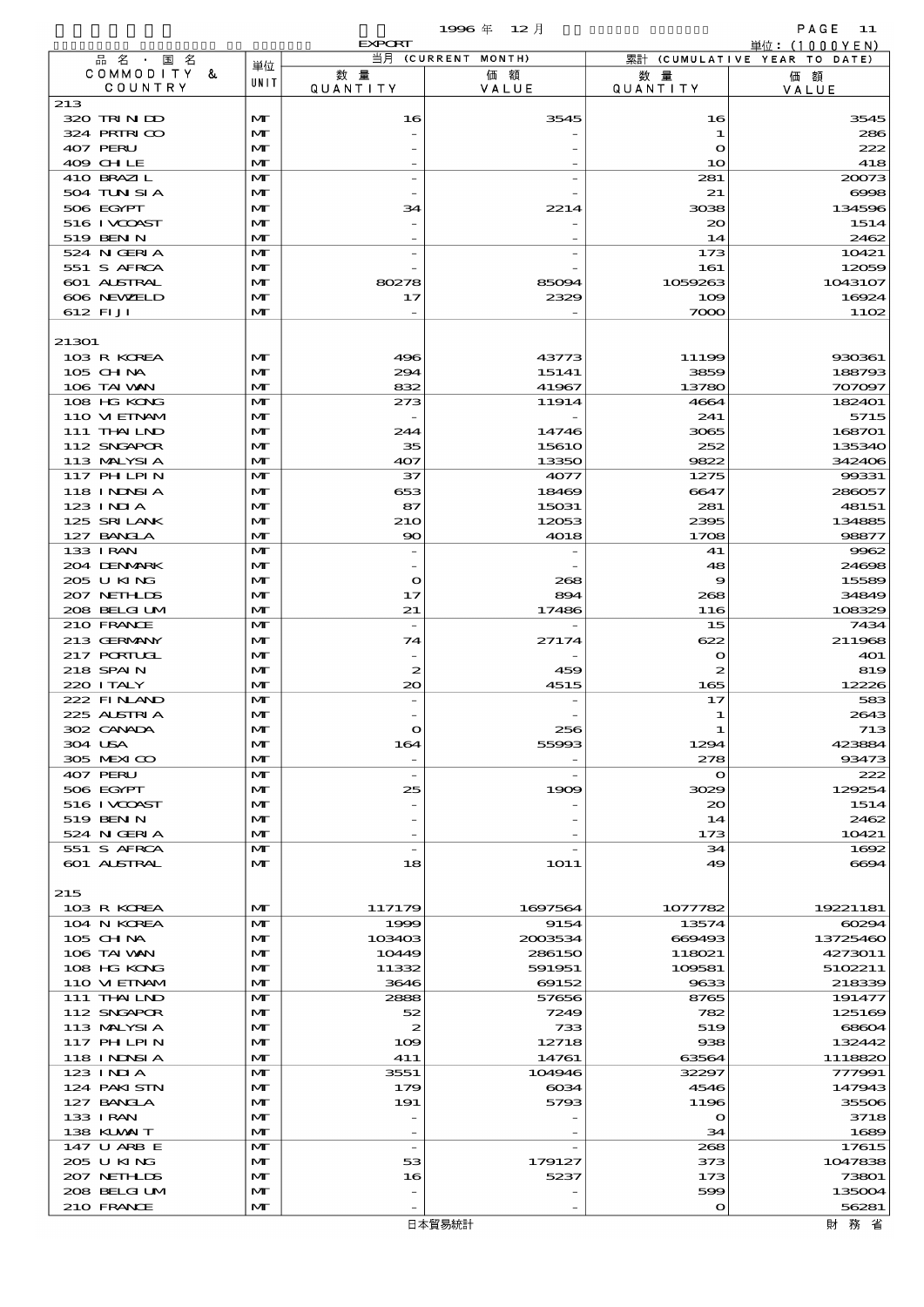$1996 \& 12 \&$ 

|                              |                   | <b>EXPORT</b>  |                    |                        | 単位: (1000 Y E N)             |
|------------------------------|-------------------|----------------|--------------------|------------------------|------------------------------|
| 品名・国名                        | 単位                |                | 当月 (CURRENT MONTH) |                        | 累計 (CUMULATIVE YEAR TO DATE) |
| COMMODITY &<br>COUNTRY       | UNIT              | 数量<br>QUANTITY | 価額<br>VALUE        | 数 量<br><b>QUANTITY</b> | 価額<br>VALUE                  |
| 215                          |                   |                |                    |                        |                              |
| 213 GERMANY                  | M                 | 4              | 22156              | 194                    | 365625                       |
| 215 SWIZLD                   | M                 | O              | 238                | 405                    | 25473                        |
| 220 I TALY<br>224 RUSSIAN    | $\mathbf{M}$<br>M |                |                    | 19<br>12               | 2681                         |
| 225 ALSTRIA                  | $\mathbf{M}$      |                |                    | $\mathbf o$            | 945<br>328                   |
| 302 CANADA                   | M                 |                |                    | 16                     | 8338                         |
| 304 USA                      | $\mathbf{M}$      | 73             | 35809              | 833                    | 957114                       |
| 305 MEXICO                   | M                 |                |                    | 43                     | 3108                         |
| <b>601 ALSTRAL</b>           | $\mathbf{M}$      |                |                    | з                      | 1209                         |
| 627 MARI ANA                 | $\mathbf{M}$      |                |                    | 17                     | 350                          |
|                              |                   |                |                    |                        |                              |
| 21501<br>103 R KOREA         | M                 | 115304         | 1603141            | 1060845                | 16009869                     |
| $105$ CHNA                   | $\mathbf{M}$      | 96337          | 1733166            | 627107                 | 12103879                     |
| 106 TAI VAN                  | $\mathbf{M}$      | 9502           | 163176             | 105417                 | 1763126                      |
| 108 HG KONG                  | M                 | 8721           | <b>241010</b>      | 85036                  | 2026117                      |
| 110 VIEINAM                  | $\mathbf{M}$      | 3540           | 65405              | 6549                   | 120871                       |
| 111 THAILND                  | M                 | 2753           | 50350              | 7592                   | 144358                       |
| 112 SNGAPOR                  | M                 |                |                    | 254                    | 5689                         |
| 117 PH LPIN                  | $\mathbf{M}$      | 46             | 6157               | $\infty$               | 84918                        |
| 118 I NJNSI A<br>$123$ INIA  | M<br>$\mathbf{M}$ | 324<br>2800    | 6461<br>50069      | 62440<br>30007         | 1035406<br>572950            |
| 124 PAKISTN                  | M                 | 174            | 5505               | 4358                   | 136943                       |
| 127 BANCLA                   | $\mathbf{M}$      | 191            | 5793               | 1196                   | 35506                        |
| 138 KUWAIT                   | $\mathbf{M}$      |                |                    | 34                     | 1689                         |
| 147 U ARB E                  | M                 |                |                    | 102                    | 3614                         |
| 205 U KING                   | $\mathbf{M}$      | 38             | 7931               | 166                    | 39256                        |
| 207 NETHLIS                  | M                 |                |                    | 41                     | 7250                         |
| 208 BELGI UM                 | $\mathbf{M}$      |                |                    | 50                     | 6787                         |
| 213 GERMANY<br>215 SWIZLD    | $\mathbf{M}$<br>M |                |                    | $\bf{8}$<br>404        | 26896<br><b>8210</b>         |
| 224 RUSSI AN                 | $\mathbf{M}$      |                |                    | 12                     | 945                          |
| 304 USA                      | M                 |                |                    | 89                     | 46080                        |
| 627 MARIANA                  | $\mathbf{M}$      |                |                    | 17                     | 350                          |
|                              |                   |                |                    |                        |                              |
| 217                          |                   |                |                    |                        |                              |
| 103 R KOREA                  |                   |                | 331998             |                        | 3023397                      |
| 104 N KOREA<br>105 CHNA      |                   |                | 463<br>62435       |                        | 43243<br>824820              |
| 106 TAI VAN                  |                   |                | 252468             |                        | 1498078                      |
| 108 HG KONG                  |                   |                | 193349             |                        | 1620257                      |
| 110 VIEINAM                  |                   |                | 5897               |                        | 141499                       |
| 111 THAILND                  |                   |                | 20873              |                        | 452847                       |
| 112 SNGAPOR                  |                   |                | 19891              |                        | 244668                       |
| 113 MALYSIA                  |                   |                | 3470               |                        | 82569                        |
| 117 PH LPIN<br>118 I NJNSI A |                   |                | 1275<br>19294      |                        | 179528<br>237167             |
| 121 LACS                     |                   |                |                    |                        | 1237                         |
| 122 NYANAR                   |                   |                |                    |                        | 811                          |
| $123$ INIA                   |                   |                | 5088               |                        | 220633                       |
| 124 PAKISTN                  |                   |                | 6559               |                        | 38689                        |
| 125 SRILANK                  |                   |                | 11705              |                        | 87526                        |
| 127 BANCLA                   |                   |                | 17454              |                        | 119057                       |
| 129 MACAO                    |                   |                |                    |                        | 9630<br>6466                 |
| 131 NEPAL<br>133 I RAN       |                   |                | 563                |                        | 32343                        |
| 137 SU ARAB                  |                   |                | 586                |                        | 38354                        |
| 138 KUWAIT                   |                   |                | 323                |                        | 8217                         |
| 140 QATAR                    |                   |                |                    |                        | 216                          |
| 141 OMN                      |                   |                | $\overline{a}$     |                        | 10482                        |
| 143 ISRAEL                   |                   |                | 250                |                        | 23591                        |
| 144 JORDAN                   |                   |                |                    |                        | 1866                         |
| 145 SYRIA<br>146 LEBANON     |                   |                | $\infty$           |                        | 7578<br>13524                |
| 147 U ARB E                  |                   |                | 242                |                        | 45241                        |
| 152 UZBEKIS                  |                   |                |                    |                        | 16815                        |
| 202 NORVAY                   |                   |                | 960                |                        | 5995                         |
| 203 SWIDEN                   |                   |                |                    |                        | 50972                        |
| 204 DENMARK                  |                   |                | 8935               |                        | 65387                        |
| 205 U KING                   |                   |                | 17004              |                        | 123919                       |
| 206 IRELAND                  |                   |                |                    |                        | 4954                         |
| 207 NETH LIS                 |                   |                | 226178             |                        | 1970913<br>35545             |
| 208 BELGI UM<br>210 FRANCE   |                   |                | 31577              |                        | 163568                       |
|                              |                   |                |                    |                        |                              |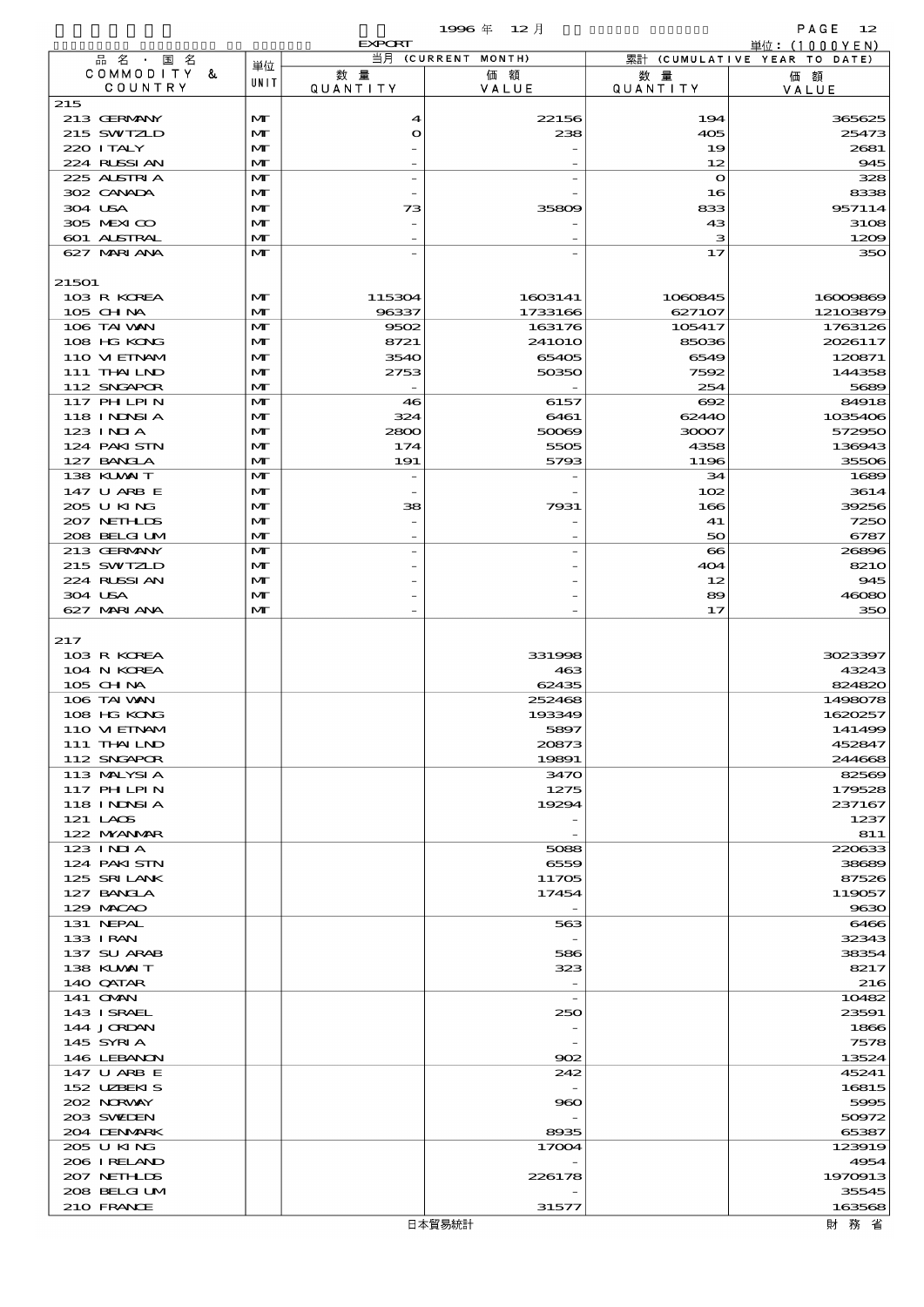$1996 \& 12 \&$ 

|                            |                              | <b>EXPORT</b>     |                    |                        | 単位: $(1000YEN)$              |
|----------------------------|------------------------------|-------------------|--------------------|------------------------|------------------------------|
| 品名・国名                      | 単位                           |                   | 当月 (CURRENT MONTH) |                        | 累計 (CUMULATIVE YEAR TO DATE) |
| COMMODITY &<br>COUNTRY     | UNIT                         | 数量<br>QUANTITY    | 価額<br>VALUE        | 数 量<br><b>QUANTITY</b> | 価額<br>VALUE                  |
| 217                        |                              |                   |                    |                        |                              |
| 213 GERMANY                |                              |                   | 5785               |                        | 107789                       |
| 215 SWIZLD<br>217 PORTUGL  |                              |                   |                    |                        | 3860<br>9022                 |
| 218 SPAIN                  |                              |                   | 17600              |                        | 128698                       |
| 220 I TALY                 |                              |                   | 37992              |                        | 535331                       |
| 222 FINAND                 |                              |                   | 225                |                        | 11751                        |
| 223 POLAND                 |                              |                   |                    |                        | 13355                        |
| 224 RUSSIAN<br>225 ALSTRIA |                              |                   | 1608               |                        | 9213<br>4181                 |
| 227 H.NGARY                |                              |                   |                    |                        | 2879                         |
| 230 GREECE                 |                              |                   |                    |                        | 4209                         |
| 233 CYPRUS                 |                              |                   |                    |                        | 2676                         |
| 234 TURKEY<br>241 CROATIA  |                              |                   |                    |                        | 32109<br>1200                |
| 245 CZECH                  |                              |                   |                    |                        | 307                          |
| 302 CANADA                 |                              |                   | 17384              |                        | 105416                       |
| 304 USA                    |                              |                   | 217710             |                        | 3248590                      |
| 305 MEXICO<br>306 GUATMAL  |                              |                   |                    |                        | 13627<br>366                 |
| 307 HONDURS                |                              |                   |                    |                        | 1260                         |
| 308 BELIZE                 |                              |                   |                    |                        | 470                          |
| 311 CST RCA                |                              |                   |                    |                        | 21154                        |
| 312 PANAMA<br>316 JAMAICA  |                              |                   | 359<br>1975        |                        | <b>61O</b><br>19535          |
| 319 BARBADS                |                              |                   |                    |                        | 1516                         |
| 320 TRIN ID                |                              |                   | 579                |                        | 3884                         |
| 321 CLBA                   |                              |                   |                    |                        | 69165                        |
| 322 HAITI                  |                              |                   | 389<br>322         |                        | 7156                         |
| 323 DOMNICA<br>329 GRENADA |                              |                   | 407                |                        | <b>61O</b><br>1549           |
| 403 GUYANA                 |                              |                   | 1213               |                        | 1456                         |
| 404 SURINAM                |                              |                   |                    |                        | 4915                         |
| 406 ECUADOR                |                              |                   |                    |                        | 848                          |
| 407 PERU<br>409 CHLE       |                              |                   | 8889               |                        | 311<br>54175                 |
| 410 BRAZIL                 |                              |                   | 66263              |                        | 424717                       |
| 411 PARAGUA                |                              |                   |                    |                        | 12316                        |
| 412 URUGUAY                |                              |                   | 282                |                        | 24924                        |
| 413 ARGENT<br>506 EGYPT    |                              |                   | 3833               |                        | 53072<br>41622               |
| 516 I VCOAST               |                              |                   |                    |                        | 974                          |
| 517 GHANA                  |                              |                   |                    |                        | 8424                         |
| 518 TOGO                   |                              |                   |                    |                        | 840                          |
| 541 KENYA<br>547 MALRIUS   |                              |                   | 386                |                        | 736<br>9336                  |
| 551 S AFRCA                |                              |                   | 14089              |                        | 72103                        |
| 601 ALSTRAL                |                              |                   | 22316              |                        | 328904                       |
| 602 PAP NGA                |                              |                   |                    |                        | 9477                         |
| 606 NEWELD<br>612 FIJI     |                              |                   | 4597               |                        | 314472<br>3955               |
| 614 TONGA                  |                              |                   |                    |                        | 14656                        |
| 618 NEWALD                 |                              |                   |                    |                        | 3005                         |
| 619 F CCEAN                |                              |                   | 221                |                        | 7333                         |
| 620 GLAM<br>621 A SAMDA    |                              |                   | 237                |                        | 2727<br>325                  |
| 626 MCRONE                 |                              |                   | 204                |                        | 204                          |
| 627 MARIANA                |                              |                   |                    |                        | 3159                         |
|                            |                              |                   |                    |                        |                              |
| 21701<br>103 R KOREA       | $\mathbf{M}$                 | $\mathbf{\Omega}$ | 700                | 7                      |                              |
| 105 CHNA                   | $\mathbf{M}$                 | $\mathbf{\Omega}$ | 141O               | 4                      | 31401<br>16846               |
| 106 TAI WAN                | M                            | O                 | 791                | 2                      | 4639                         |
| 108 HG KONG                | M                            | 1                 | 2806               | 11                     | 14595                        |
| 111 THAILND                | $\mathbf{M}$                 |                   |                    | $\Omega$               | <b>2010</b>                  |
| 112 SNGAPOR<br>113 MALYSIA | $\mathbf{M}$<br>$\mathbf{M}$ | 2<br>$\mathbf{o}$ | 5165<br>998        | 14<br>5                | 35742<br>13146               |
| 117 PH LPIN                | M                            |                   |                    | 2                      | 1872                         |
| 118 I NDSI A               | M                            |                   |                    | $\mathbf o$            | 480                          |
| 123 INIA                   | $\mathbf{M}$                 |                   |                    | $\mathbf{\Omega}$      | 807                          |
| 145 SYRIA<br>202 NORWAY    | $\mathbf{M}$<br>M            | $\overline{a}$    |                    | 1<br>$\bullet$         | 2483<br>1430                 |
| 204 DENMARK                | M                            |                   |                    | 5                      | 13603                        |
| 205 U KING                 | $\mathbf{M}$                 | $\mathbf o$       | 1162               | O                      | 1746                         |
| 207 NETHLIS                | $\mathbf{M}$                 |                   |                    | з                      | 16099                        |